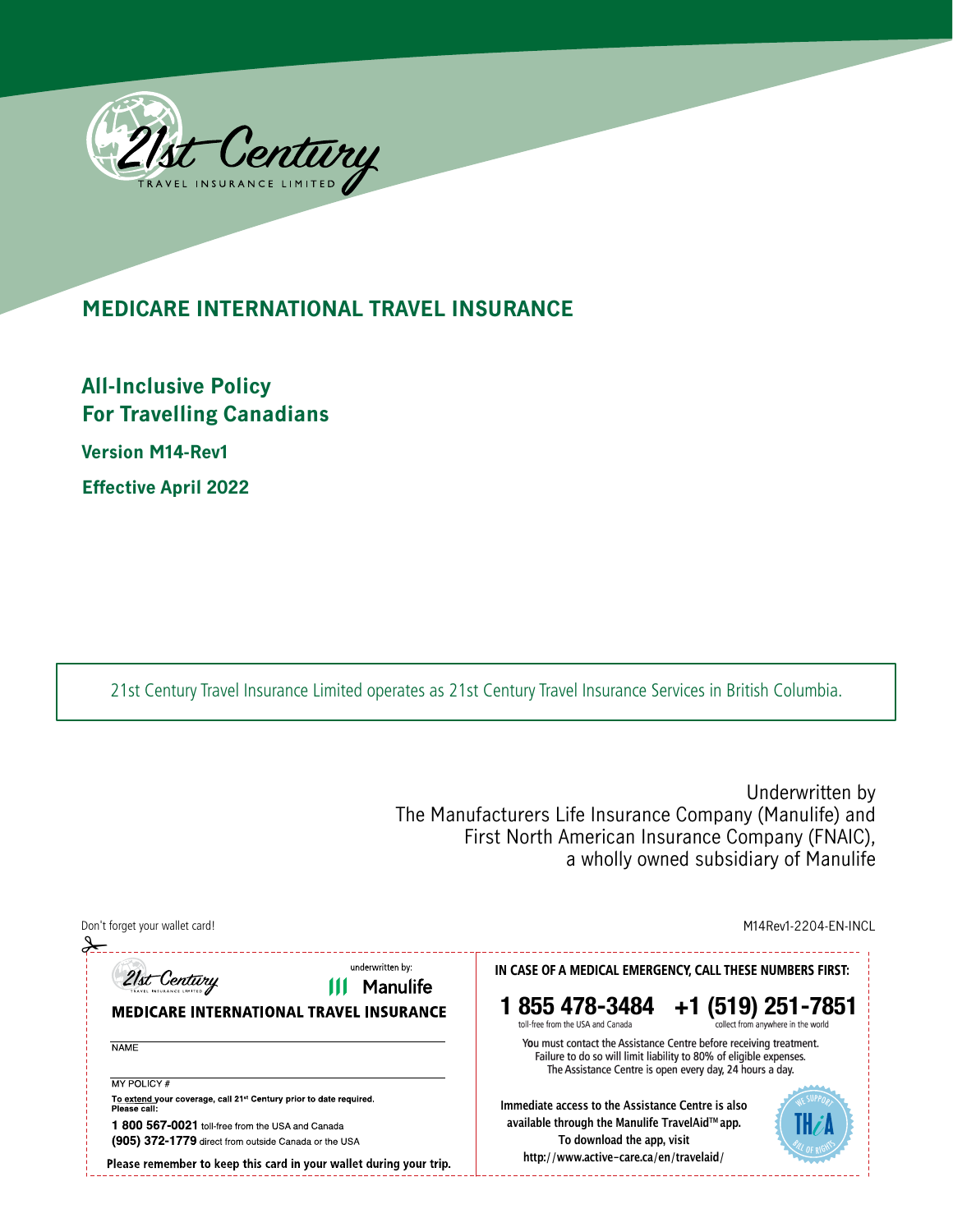## **MEDICARE INTERNATIONAL TRAVEL INSURANCE ALL-INCLUSIVE POLICY FOR TRAVELLING CANADIANS Version M14-Rev1**

Effective April 2022

#### **10-Day Free Look to Review this Policy**

You have 10 days from your issue date to review this policy. If it does not meet your needs, you may terminate this insurance coverage and receive a premium refund if:

- you have not departed on your trip; and
- there is no claim in progress.

To request a premium refund, simply contact your agent from whom you purchased the insurance.

**After the 10-Day Free Look, refund of premium is not available.**

#### **Travel assistance and CLAIM SUBMISSION, anywhere in the world**

Before you travel, download the Manulife TravelAid™ mobile app through the Google Play™ store or the Apple App Store®.

Features of Manulife TravelAid include:

- **• Start a Claim begin the process to file a claim and track your claim status**
- Contact Us a direct link to the Assistance Centre for immediate medical assistance 24/7
- International 911 search emergency phone numbers in other countries (GPS enabled)
- Find Medical Facility find directions to the closest medical facility (GPS enabled)
- Travel Tips pre- and post-departure
- Travel Advisories

#### **Online Claims Submission** is also available.

Visit<https://manulife.acmtravel.ca>to submit your claim online. For faster and easier submissions, have all your documents available in electronic format, such as a PDF or a JPEG.

#### **TABLE OF CONTENTS**

#### **Section**

| 1  | IMPORTANT NOTICE - Read Carefully Before You Travel 3                                                         |
|----|---------------------------------------------------------------------------------------------------------------|
| 2  |                                                                                                               |
| 3  |                                                                                                               |
| 4  |                                                                                                               |
| 5  |                                                                                                               |
| 6  |                                                                                                               |
| 7  | EMERGENCY MEDICAL INSURANCE BENEFITS  6<br>What does Emergency Medical Insurance cover?  6                    |
| 8  | <b>EMERGENCY MEDICAL EXCLUSIONS &amp; LIMITATIONS 7</b><br>What does Emergency Medical Insurance not cover? 7 |
| 9  | TRIP CANCELLATION & INTERRUPTION INSURANCE 8                                                                  |
| 10 | BAGGAGE LOSS, DAMAGE, & DELAY INSURANCE  10                                                                   |
| 11 |                                                                                                               |
|    | How does this insurance work with other coverages                                                             |
|    |                                                                                                               |
|    |                                                                                                               |
|    |                                                                                                               |
|    |                                                                                                               |



Everyone wants to have a carefree trip and should be able to travel with confidence in their travel insurance purchase. Most people travel every day without a problem, but if something does happen, the member companies of the Travel Health Insurance Association of Canada (THiA) want you to know your rights. THiA's Travel Insurance Bill of Rights and Responsibilities builds on the golden rules of travel insurance:

> Know your health • Know your trip Know your policy • Know your rights

Accessible formats and communication supports are available upon request. Visit **[Manulife.com/accessibility](www.manulife.com/accessibility)** for more information.

For more information, go to

[www.thiaonline.com/Travel\\_Insurance\\_Bill\\_of\\_Rights\\_and\\_Responsibilities.html](www.thiaonline.com/Travel_Insurance_Bill_of_Rights_and_Responsibilities.html)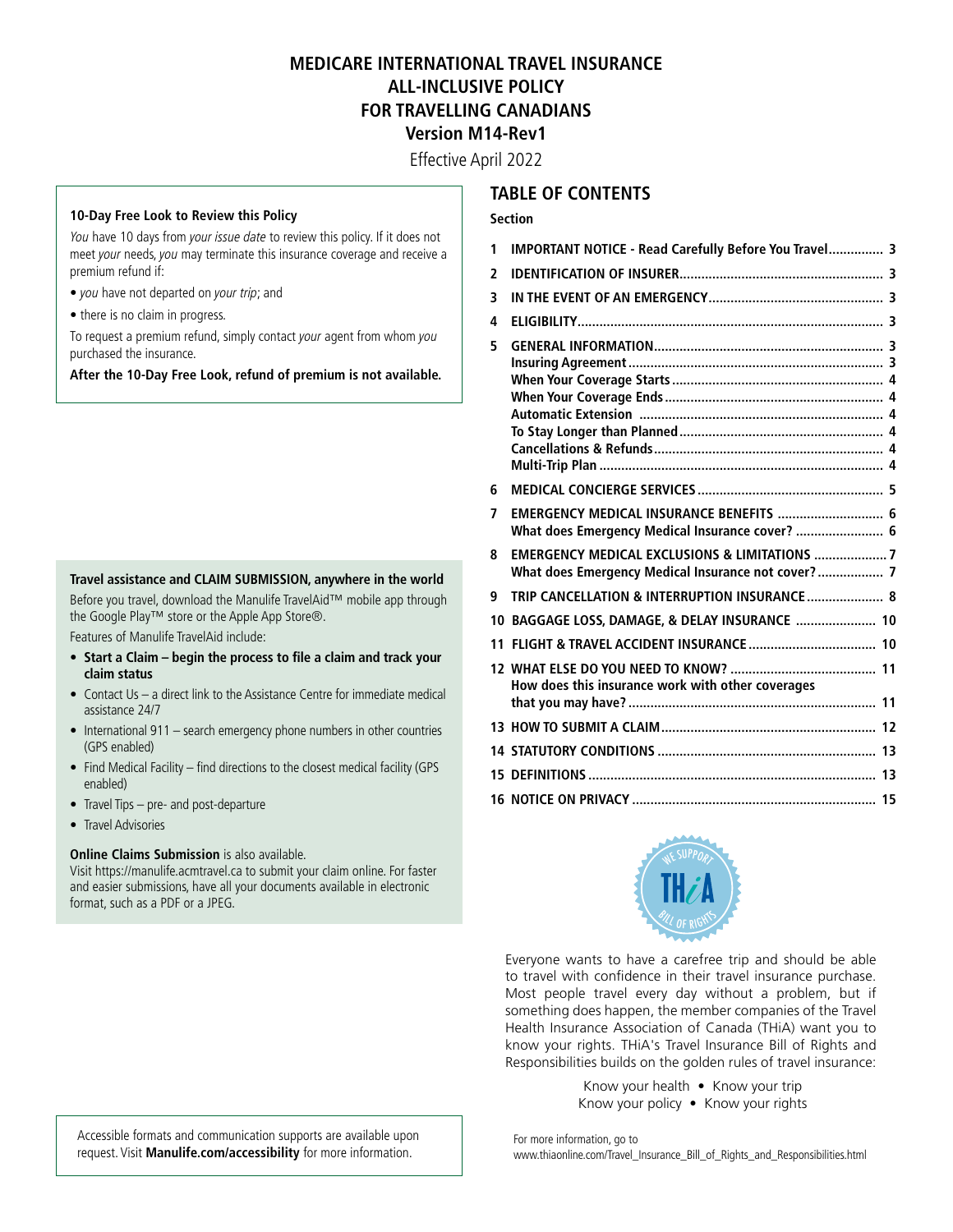# **SECTION 1 – IMPORTANT NOTICE**

#### **Read Carefully Before You Travel**

You have purchased a travel insurance policy - what's next? We want you to understand (and it is in your best interest to know) what your policy includes, what it excludes, and what is limited (payable but with limits). Please take time to read through your policy before you travel. Italicized terms are defined in your policy.

- Travel insurance covers claims arising from sudden and unexpected situations (i.e. accidents and emergencies) and typically not follow-up or recurrent care.
- To qualify for this insurance, you must meet all of the eligibility requirements.
- This insurance contains limitations and exclusions (i.e. medical conditions that are not stable, pregnancy, child born on trip, excessive use of alcohol, high risk activities).
- This insurance may not cover claims related to pre-existing medical conditions, whether disclosed or not at time of policy purchase.
- Contact the Assistance Centre before seeking treatment or your benefits may be limited.
- In the event of a claim your prior medical history may be reviewed.
- If you have been asked to complete a medical questionnaire and any of your answers are not accurate or complete, your policy will be voidable.

#### **It is your responsibility to understand your coverage. If you have questions, call 1 800 567-0021 or (905) 372-1779.**

#### **Notice Required by Provincial Legislation:**

This policy contains a provision removing or restricting the right of the insured to designate persons to whom or for whose benefit insurance money is to be payable

**ITALICIZED WORDS** have a specific meaning. Please refer to the "Definitions" section of this policy to find the meaning of each italicized word.

# **SECTION 2 – IDENTIFICATION OF INSURER**

This policy is underwritten by The Manufacturers Life Insurance Company (Manulife) and First North American Insurance Company (FNAIC), a wholly owned subsidiary of Manulife. Please note that risks identified with the symbol  $\ddagger$  throughout this document are covered by FNAIC. Claim payment and administrative services are provided by Active Claims Management Inc. Manulife has appointed Active Claims Management (2018) Inc., operating as "Active Care Management", "ACM" "Global Excel Management" and/or "Global Excel" as the provider of all assistance and claims services under the policy.

Administration of all applications, enrollments and customer service for the Medicare International Travel Insurance plan is provided by 21st Century Travel Insurance Limited o/a 21st Century Travel Insurance Services in British Columbia ("21st Century").

## **SECTION 3 – IN THE EVENT OF AN EMERGENCY**

#### **IN THE EVENT OF AN EMERGENCY CALL THE ASSISTANCE CENTRE IMMEDIATELY**

**1 855 478-3484** toll-free from the USA and Canada

**+1 (519) 251-7851** collect to Canada from anywhere else in the world.

Our Assistance Centre is there to assist you 24 hours a day, each day of the year.

Immediate access to the Assistance Centre is also available through the Manulife TravelAid mobile app. The Manulife TravelAid mobile app can also provide you with directions to the nearest medical facility, local emergency telephone numbers (such as 911 in North America), and pre- and postdeparture travel tips.

#### To download the app, visit**: <http://www.active-care.ca/en/travelaid/>**

You must call the Assistance Centre before obtaining emergency treatment, so that we may:

- confirm coverage
- provide pre-approval of treatment.

If it is medically impossible for you to call prior to obtaining emergency treatment, we ask that someone call on your behalf as soon as possible. Otherwise, if you do not call the Assistance Centre before you obtain emergency treatment, you will have to pay 20% of the eligible medical expenses we would normally pay under this insurance.

## **SECTION 4 – ELIGIBILITY**

#### **To be eligible for All-Inclusive coverage, you must, as of the date you apply for coverage and the effective date:**

- be a resident of Canada and covered under a government health insurance plan for the entire duration of your trip;
- be at least thirty (30) days of age;
- not have been advised by a *physician* to avoid travel at this time;
- not have a terminal illness or metastatic cancer;
- not require kidney dialysis;
- not have been prescribed or used home oxygen in the last twelve (12) months; and
- never have had a bone marrow, stem cell or organ transplant (except corneal transplant).

## **SECTION 5 – GENERAL INFORMATION**

#### **INSURING AGREEMENT**

**In consideration of the application for insurance for which you have met the eligibility requirements and paid the appropriate premium, we will pay:** 

- **• up to a maximum of \$10 million CDN per policy** for reasonable and customary charges incurred by you as a result of an emergency occurring while you are travelling outside your province or territory of residence
- **• up to a maximum of \$3,500 for a Trip Cancellation & Interruption claim** if you purchased a Single-Trip All-Inclusive Plan
- **• up to \$3,500 per trip to a maximum of \$6,000 per policy for a Trip Cancellation & Interruption claim** if you purchased a Multi-Trip All-Inclusive plan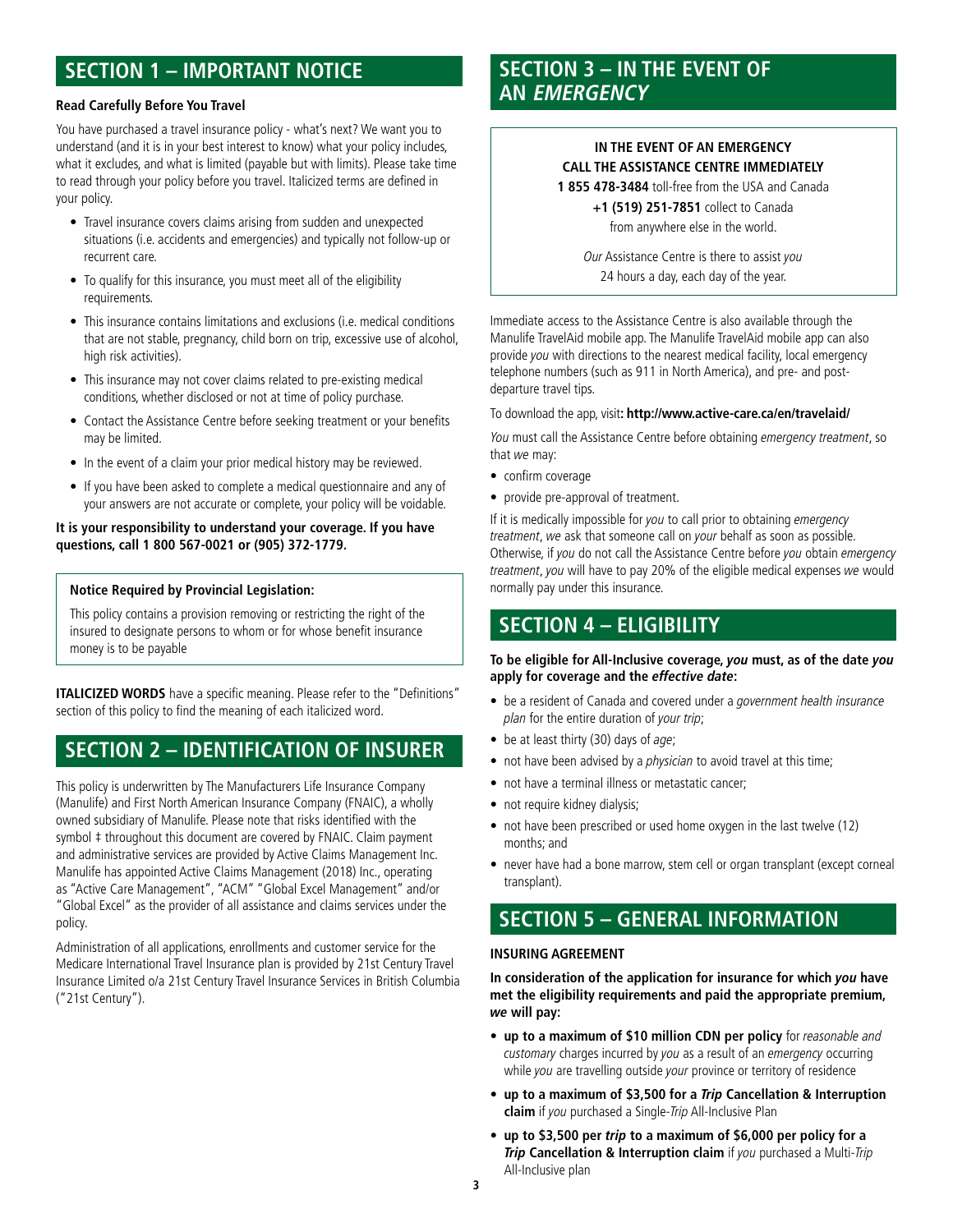- **• up to \$1,000 per trip for Baggage Loss or Damage, and up to \$500 for Baggage Delay, per trip,** if you purchased a Single-Trip All-Inclusive Plan
- **• up to \$1,000 per trip to a maximum of \$3,000 per policy for Baggage Loss or Damage, and up \$500 per trip to a maximum of**  \$1,500 per policy for Baggage Delay, if you purchased a Multi-Trip All-Inclusive Plan
- **• up to \$100,000 for death or dismemberment** in the event of a Flight Accident
- **• up to \$50,000 for death or dismemberment** in the event of a Travel Accident

for the benefits set out in this document, subject to the terms, limitations, exclusions and other conditions and in excess of those reimbursable under any group, individual, private or public plan or contract of insurance, including any auto insurance plan and your Canadian provincial or territorial government health insurance plan. Some benefits are subject to advance approval by our Assistance Centre. Unless otherwise stated, all amounts referred to in this policy are in Canadian dollars. You will be responsible for any expenses that are not payable by us.

Coverage under this policy is issued on the basis of information provided in your application. Your entire contract with us consists of:

- this policy;
- your application for this coverage including the completed medical questionnaire if required;
- the *confirmation* issued in respect of that application; and
- any other amendments or endorsements/riders resulting from changes, extensions or top-ups of coverage.

This policy provides coverage for the plan you purchased:

- a Single-Trip plan for travel outside your province or territory of residence or Canada; or
- a Multi-Trip plan for an unlimited number of trips outside your province or territory of residence or Canada, taken within one (1) year of the effective date for the trip-length as shown on your confirmation (no limit to trip length within Canada but outside your province or territory of residence).

#### **WHEN YOUR COVERAGE STARTS**

Travel Insurance must be purchased prior to departure from your province or territory of residence in Canada and for the entire duration of your trip (exceptions apply to Top-Ups).

For Single-Trip All-Inclusive plans:

- Trip Cancellation coverage starts on the date you pay the premium for that coverage, shown as the issue date on your confirmation.
- All other coverage starts on the later of:
	- the departure date; or
	- the effective date as shown on your confirmation.

#### For Multi-*Trip* All-Inclusive plans:

- Trip Cancellation coverage starts on the later of:
	- the effective date as shown on your confirmation; or
	- the date you purchased your trip.
- Emergency Medical coverage starts:
	- each date you leave your province or territory of residence, and
	- each date you leave Canada on or after the effective date as shown on your confirmation.
- All other coverage starts on the later of:
	- your departure date; or
	- the effective date as shown on your confirmation.

#### **WHEN YOUR COVERAGE ENDS**

- Trip Cancellation coverage ends on the earliest of:
	- your departure date; or
	- the date you cancel your trip; or
	- the expiry date as shown on your confirmation.
- For all Multi-Trip plans, Emergency Medical coverage ends on the earliest of:
	- the date you return home; or
	- the expiry date as shown on your confirmation; or
	- $-$  when travelling outside Canada, the date you reach the maximum triplength you purchased for each trip, as shown on your confirmation.
- All other coverage ends on the earlier of:
	- the date you return home; or
	- the expiry date as shown on your confirmation.

**AUTOMATIC EXTENSION** of coverage is provided beyond your expiry date, if:

- your common carrier or vehicle is delayed and prevents you from travelling on your expiry date. In this case, we will extend your coverage for up to seventy-two (72) hours;
- you or your travel companion are hospitalized on the expiry date. In this case, we will extend your coverage during the hospitalization up to a maximum of 365 days or until, in our opinion, you are stable for discharge from the hospital and for up to five (5) days after discharge from hospital, or you are stable for evacuation home; whichever is earlier; or
- you or your travel companion have a medical emergency that does not require hospitalization but prevents travel on *vour expiry date*, as confirmed by a *physician*. In this case, we will extend your coverage for up to five (5) days.

#### **TO STAY LONGER THAN PLANNED**

If you are already on your trip and need to apply for an extension of your coverage, call 21st Century before the expiry date of your existing coverage. You may be able to extend your coverage, as long as:

- the total length of your trip outside of Canada, including the extension, does not exceed the maximum allowed by your government health insurance plan;
- you pay the additional premium (minimum \$25); and
- there has been no event that has resulted or may result in a claim against the policy and there has been no change in your health status.

Any extension is subject to approval by 21st Century. In any case, we will not extend any coverage beyond twelve (12) months after the date you first leave home.

#### **CANCELLATIONS & REFUNDS**

After the 10-Day Free Look, cancellations and refunds are not available for any All-Inclusive plans.

#### **MULTI-TRIP PLANS**

- Provide coverage for an unlimited number of *trips* taken within one (1) year, commencing with the effective date as shown on your confirmation.
- Provide you with coverage for an unlimited number of days of travel within Canada but outside your province or territory of residence.
- Each trip taken outside of Canada can be up to the maximum number of days you selected when you purchased your Multi-Trip plan, beginning on the first day you leave Canada.
- For a trip to be covered under the benefits of Medicare International Travel Insurance, it must start on or after the effective date and end prior to or on the expiry date as shown on your confirmation.
- Top-Up coverage can be purchased for *trips* that are longer than the maximum *trip* length selected or if your trip extends beyond the expiry date of your Multi-Trip plan as shown on your confirmation.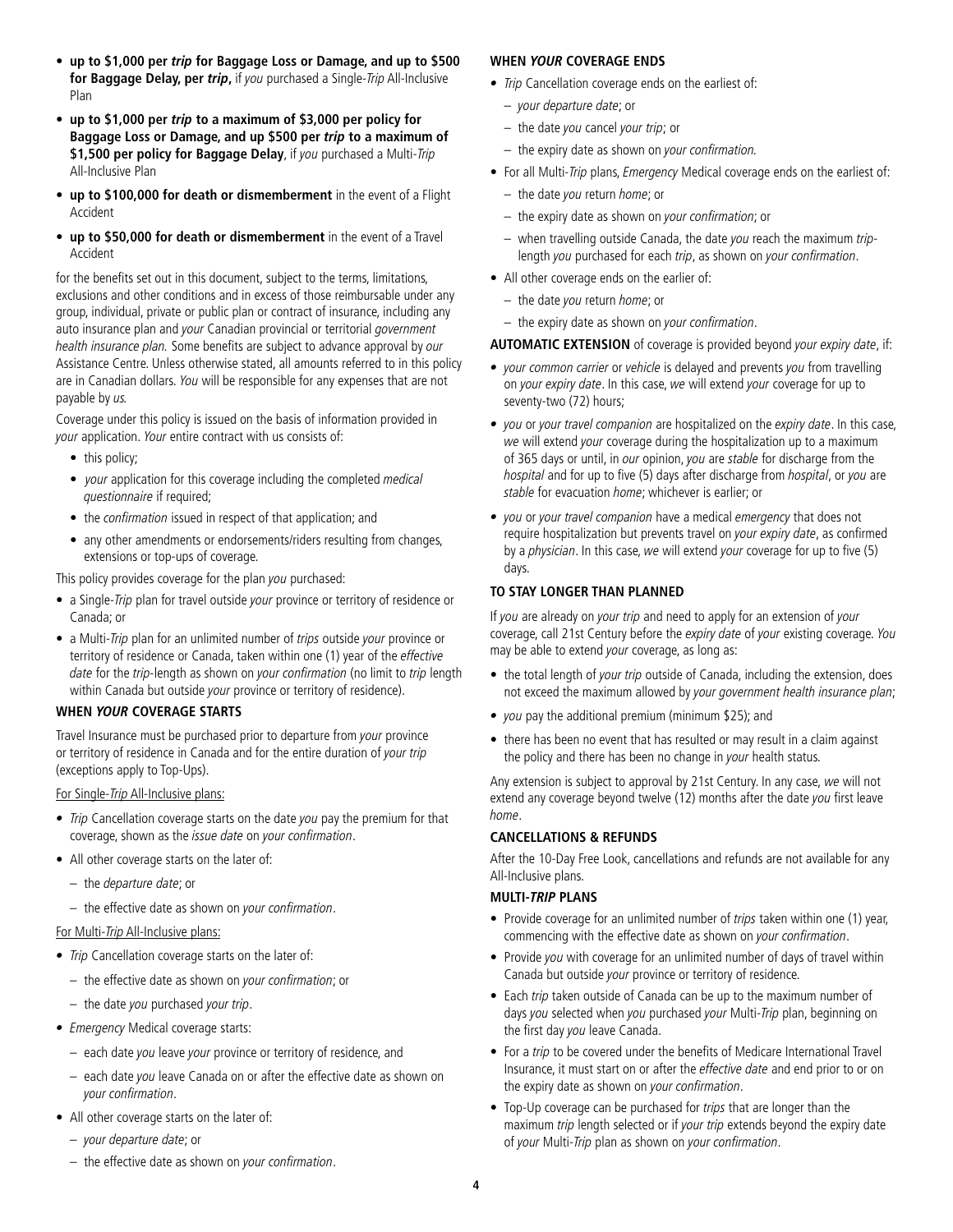• If your travel commences or will end after the expiry date shown on your confirmation, you can purchase an extension of your Trip Cancellation & Interruption coverage as long as there is no lapse in coverage or you can purchase a new Multi-Trip All-Inclusive plan with no lapse in coverage.

In the event of a claim, you will be required to provide proof of your departure date and your return date. Proof can include your plane ticket, train ticket, a stamped passport, and/or a credit card or bank statement showing purchases in Canada just prior to your departure date.

#### **Top-Up your Emergency Medical coverage under your Multi-Trip All-Inclusive plan**

If your trip:

- is longer than the maximum number of coverage days you have under your current plan; or
- will extend beyond the expiry date as shown on your confirmation,

you can purchase:

- Top-Up coverage before the expiry date of your Multi-Trip plan for any additional travel days. NOTE: if you top-up emergency medical coverage under your Multi-Trip All-Inclusive plan, all the other coverages will automatically be included in the Top-Up coverage. This can only be done to extend your existing Medicare International All-Inclusive plan.
- a new Multi-Trip All-Inclusive plan or new Multi-Trip Emergency Medical plan, with no lapse in coverage, providing the total duration of the trip does not exceed the maximum trip length you choose.

When you apply for Top-Up coverage, you may be required to answer questions about your health.

#### **Top-up of the amount of Trip Cancellation & Interruption coverage under your Multi-Trip or Single-Trip All-Inclusive plan.**

If your trip costs exceed the maximum amount covered by your All-Inclusive plan, ensure you have adequate Trip Cancellation & Interruption coverage for your trip.

You can purchase a stand-alone Medicare International Trip Cancellation & Interruption plan before your departure date to cover the additional amount of coverage that you need to adequately cover the costs of your trip, providing there is no lapse in your Trip Cancellation coverage.

#### **Extension of Trip Cancellation & Interruption coverage under your Multi-Trip All-Inclusive plan:**

If the expiry date shown on the confirmation of your Medicare International Multi-Trip All-Inclusive plan is prior to the date that your trip commences or ends, ensure you have continuing Trip Cancellation & Interruption coverage for that trip.

You can either:

- purchase a stand-alone Medicare International Trip Cancellation & Interruption plan or a Single-Trip Emergency Medical plan, providing there is no lapse in your coverage; or
- purchase a new Medicare International Multi-Trip All-Inclusive plan, with no lapse in coverage, providing the total duration of your trip does not exceed the trip length you choose.

## **SECTION 6 – MEDICAL CONCIERGE SERVICES**

21st Century is pleased to provide you with value-added Medical Concierge Services.

**What services are available?** StandbyMD has an international network of medical providers and partners who can provide quick and streamlined services and access to healthcare, 24 hours a day, every day of the year.

StandbyMD offers access to personalized care including:

- telephone or video chat with a qualified physician who can assess symptoms and provide treatment options (for eligible cases)
- a network of physicians who make house call visits in 141 countries and over 4,500 cities
- in-network clinics and emergency rooms when necessary
- coordination and delivery of lost or forgotten prescription medications, eyeglasses or contact lenses, and medical supplies when you travel within Canada and the US

#### **How this service works**

StandbyMD triages you according to your symptoms, profile, and location and then refers you to the most appropriate level of care for your situation.

The worldwide network offers preferred rates and direct billing options to help reduce your out-of-pocket expenses. The StandbyMD program also helps coordinate payment for eligible expenses according to the terms and conditions of this policy.

 To use this service, contact the Assistance Centre at the number provided in this policy.

#### **Disclaimer, waiver, and limitation of liability**

StandbyMD is not intended as a substitute for professional medical advice. The program is provided to assist you in finding medical providers.

The advice StandbyMD provides is a recommendation only and entirely voluntary. You retain the right to choose your own level of care, regardless of the recommendation StandbyMD makes.

Medical providers within the StandbyMD network are not employees or agents and are not affiliated with StandbyMD in any way beyond accepting referrals. StandbyMD has no control – real or implied – over the medical judgment, actions, or inactions of the medical providers and does not assume any responsibility for:

- availability of the medical providers
- quality of the medical providers
- the results or outcome of any treatment or service.

You waive any and all rights to proceed legally against StandbyMd or anyone related to StandbyMD. Related people include principals, parents, successors, and assigns of StandbyMD.

Waiving these rights to proceed legally includes the following that relate in any way to the medical concierge services offered by StandbyMD:

- any and all claims
- demands
- actions and causes of action
- suits of any kind, nature, or amount

StandbyMD's liability, if any, is limited solely to the amount of payment made to participating medical providers for services you received after obtaining a referral from StandbyMD.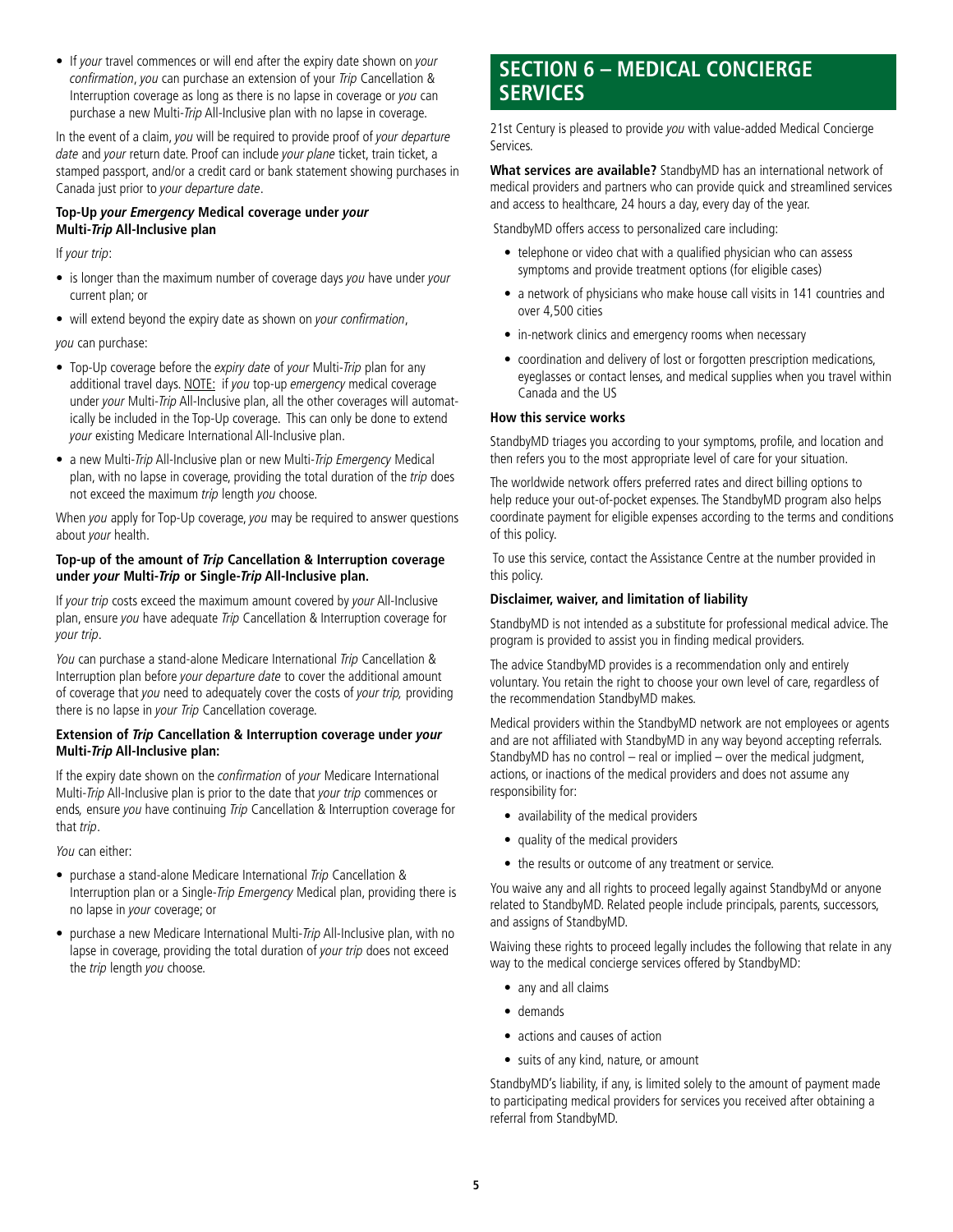## **SECTION 7 – EMERGENCY MEDICAL INSURANCE BENEFITS**

Emergency Medical Insurance coverage starts when you leave home. Emergency Medical Insurance coverage ends on your expiry date.

#### **What does Emergency Medical Insurance cover?**

Emergency Medical Insurance covers you for up to \$10,000,000 CDN of covered expenses incurred as a result of treatment required by you during your trip if a medical emergency begins unexpectedly after you leave home, but only if these covered expenses are in excess of any amount covered by your government health insurance plan or any other benefit plan. The treatment must be required as part of your emergency treatment.

After your medical emergency treatment has started, the Assistance Centre must assess and pre-approve additional medical treatment. If you undergo tests as part of a medical investigation, treatment or surgery, obtain treatment or undergo surgery that is not pre-approved, your claim will not be paid. This includes but is not limited to MRI, MRCP, CAT Scan, CT Angiogram, sonograms, ultrasounds, Nuclear Stress Test, biopsies, Angiogram, Angioplasty, cardiovascular surgery including any associated diagnostic test(s), Cardiac Catheterization or any surgery.

#### **We will cover Benefits #5 through #13 only if they have been authorized and arranged by the Assistance Centre.**

Covered expenses and benefits are subject to the policy's maximums, exclusions and limitations.

The eligible covered expenses include:

- **1. Expenses for emergency treatment** Reasonable and customary charges for:
	- medical care received from a *physician* in or out of *hospital*;
	- the cost of a semi-private *hospital* room (or an intensive or coronary care unit where medically necessary);
	- the services of a licensed private duty nurse while you are in hospital;
	- the rental or purchase (whichever is less) of a hospital bed, wheelchair, brace, crutch or other medical appliance;
	- tests that are needed to diagnose or find out more about your condition;
	- drugs that are prescribed for you and are available only by prescription from a *physician* or dentist.
- 2. **Expenses for paramedical services** Care received from a licensed chiropractor, osteopath, physiotherapist, chiropodist or podiatrist, up to \$70 per visit to a combined maximum of \$700 for a covered injury.
- **3. Expenses for ambulance transportation** Reasonable and customary charges for local licensed ambulance service to transport you to the nearest appropriate medical service provider in an emergency.

#### **4. Expenses for emergency dental treatment –**

- If you need emergency dental treatment, we will pay up to \$300 for the relief of dental pain; and/or
- If you suffer an accidental blow to the mouth, we will pay up to \$3,000 for the reasonable and customary charges to repair or replace your natural or permanently attached artificial teeth (up to \$1,500 during your trip and up to \$1,500 after your return home to continue treatment in the ninety (90) days after the accident).
- **5. Expenses to bring someone to your bedside** If you are travelling alone and are admitted to a *hospital* for three (3) days or more because of a medical emergency, we will pay the return economy class airfare via the most cost-effective itinerary for someone to be with you. We will also pay up to \$1,000 for that person's hotel and meals and cover them with Emergency Medical Insurance under the same terms and limitations of this policy until you are medically fit to return home. For a child insured under this policy, this benefit is available immediately upon their hospital admission.
- **6. Extra expenses for meals, hotel and taxi** If a medical emergency prevents you or your travel companion from returning home as originally planned, or if your emergency medical treatment or that of your travel companion requires your transfer to a location that is different from your original destination, we will reimburse you up to \$200 per day to a maximum of \$2,000 for your extra meals, hotel, and taxi fares. We will only reimburse you for these expenses if you have paid for them.
- **7. Expenses related to your death** If, during your trip, you die from an emergency covered under this insurance, we will reimburse your estate for:
	- up to \$5,000 to have your body prepared where you die and the cost of the standard transportation container normally used by the airline, plus the return home of your body; or
	- up to \$5,000 to cremate your body where you die, plus the return home of your ashes; or
	- up to \$5,000 to have your body prepared and the cost of a standard burial container, plus up to \$5,000 for your burial where you die (excludes headstones, flowers, reception expenses).

In addition, if someone is legally required to identify your body and must travel to the place of your death, we will pay the return economy class airfare via the most cost-effective itinerary for that person, and up to \$300 for that person's hotel and meal expenses. We will also provide that person with *Emergency* Medical Insurance under the same terms and limitations of this policy for up to seventy-two (72) hours.

- **8. Expenses to bring you home** If your treating physician recommends that you return home earlier than planned because of your emergency or if our medical advisors recommend that you return home after your emergency, we will pay for one or more of the following:
	- the extra cost of economy class airfare via the most cost-effective itinerary; and/or
	- a stretcher airfare on a commercial flight via the most cost-effective itinerary, if a stretcher is medically necessary; and/or
	- the cost of return economy class airfare via the most cost-effective itinerary for a qualified medical attendant to accompany you, and the attendant's reasonable fees and expenses, if this is medically necessary or required by the airline; and/or
	- the cost of air ambulance transportation if this is medically necessary.
- **9. Return excess baggage** Up to \$300 for the return of your excess baggage. This benefit is payable if you return home under Benefit #7 or #8.
- **10. Expenses to return children under your care If you are admitted to** hospital for more than twenty-four (24) hours or must return home because of an emergency, we will pay for the extra cost of one-way economy class airfare to return the children home via the most cost-effective itinerary and the return economy class airfare via the most cost-effective itinerary for a qualified escort when the airline requires it. The children must have been under your care during your trip and covered under a policy underwritten by us.
- **11. Childcare expenses –** We will pay up to \$75 per day to a maximum of \$500 for childcare costs incurred by you during your trip to care for your children travelling with you and remaining with you at your destination while you are hospitalized as an in-patient during your trip. Original receipts from the professional childcare provider are required and the professional childcare provider must be someone other than immediate family or a travel companion.
- **12. Expenses to return your travel companion We will cover the extra** cost of one-way economy class airfare via the most cost-effective itinerary, to return your travel companion (who is travelling with you at the time of your emergency and insured under our travel insurance plan) home, if you are repatriated or evacuated under Benefit #7 or #8 above.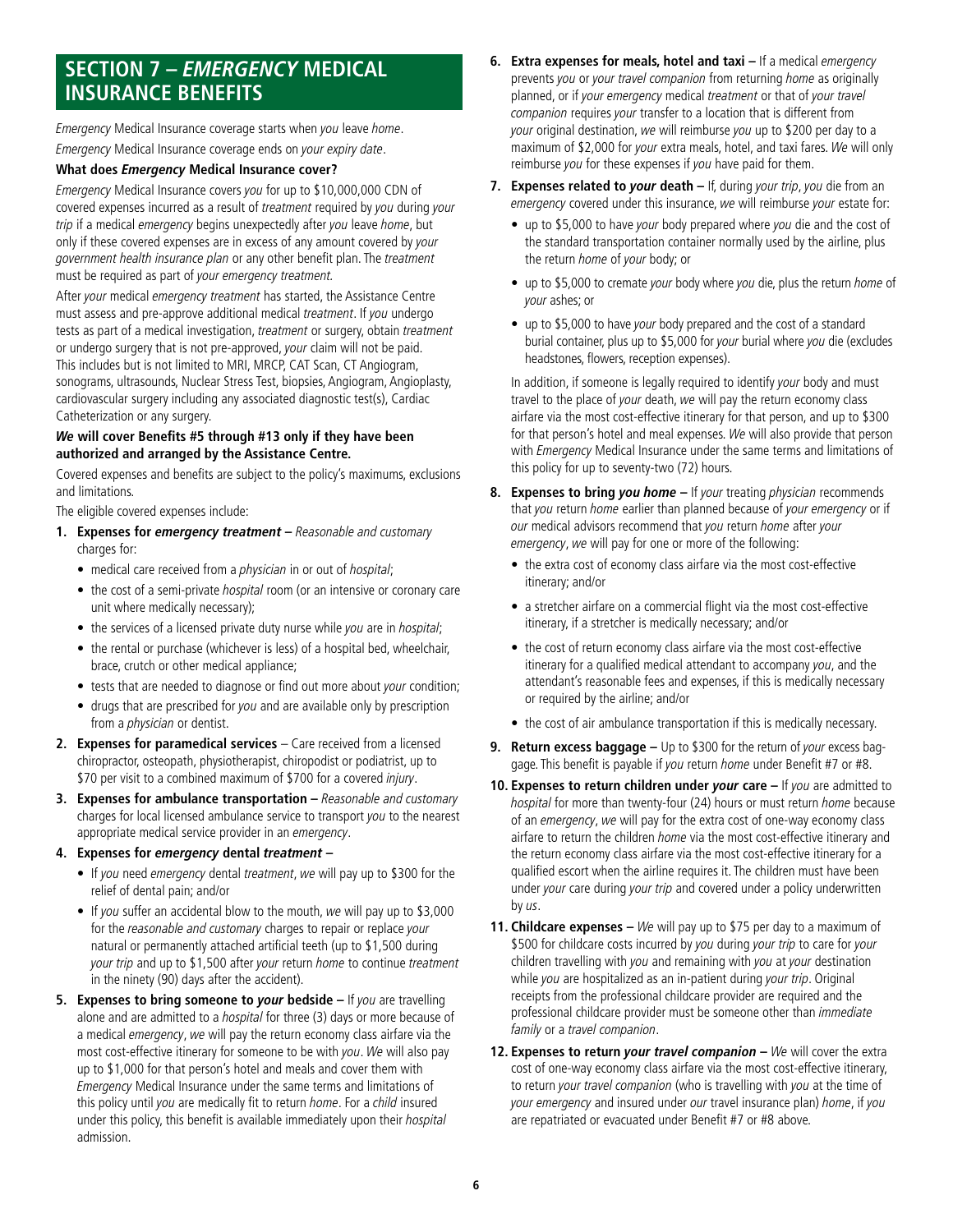- **13. Expenses to return your vehicle home** If, because of a medical emergency, you are unable to drive the vehicle you used during your trip, we will cover up to \$3,000 charged by a commercial agency to bring your vehicle home. If you rented a vehicle during your trip, we will pay the cost of its return to the rental agency.
- 14. **Hospital allowance** When you are hospitalized for 48 hours or more due to a medical emergency during your trip, we will reimburse you \$50 per day up to \$300 per policy for your telephone, parking and television out-of-pocket expenses. Expenses must be supported by original receipts.
- **15. Phone call expenses** We will pay for phone calls to or from our Assistance Centre regarding your medical emergency**.** You must provide receipts or other reasonable evidence to show the cost of these calls and the numbers phoned or received during your trip**.**
- **16. Pet return If your domestic dog or cat travels with you during your trip** and you return to Canada under Benefit #7 or #8, we will pay the cost of one-way transportation up to a maximum of \$500 to return your domestic dog or cat to Canada.
- **17. Terrorism coverage** When an act of terrorism directly or indirectly causes an eligible loss under the terms and conditions of this policy, coverage is available for up to two (2) acts of terrorism within a calendar year and up to a maximum aggregate payable limit of \$35 million for all eligible *emergency* medical in-force policies issued and underwritten by us. The amount payable for each eligible claim is in excess of all other sources of recovery including alternative or replacement travel options and other insurance coverage. The amount paid for all such claims shall be reduced on a pro rata basis so as to not exceed the respective maximum aggregate limit which will be paid after the end of the calendar year and after completing the adjudication of all claims relating to the act(s) of terrorism.

## **SECTION 8 – EMERGENCY MEDICAL EXCLUSIONS & LIMITATIONS**

#### **What does Emergency Medical Insurance not cover?**

We will not pay any expenses or benefits relating directly or indirectly to:

1. A pre-existing condition. The pre-existing condition exclusion that applies to you depends on the Rate Category you qualified for when you purchased this policy.

Please review the definition of "pre-existing condition" and "stable" at the end of this policy.

**Rate Category A.** We will not pay any expenses relating to:

- a pre-existing condition that is not stable in the three (3) months before your effective date; and/or
- your heart condition if, in the three (3) months before your effective date, your heart condition has not been stable or you have taken any form of nitroglycerine for the relief of angina pain; and/or
- your lung condition if, in the three (3) months before your effective date, your lung condition has not been stable or you required treatment with oxygen or Prednisone for a lung condition.

**Rate Categories B and C.** We will not pay any expenses relating to:

- a pre-existing condition that is not stable in the six (6) months before your effective date; and/or
- your heart condition if, in the six (6) months before your effective date, your heart condition has not been stable or you have taken any form of nitroglycerine for the relief of angina pain; and/or
- your lung condition if, in the six (6) months before your effective date, your lung condition has not been stable or you required treatment with oxygen or Prednisone for a lung condition.
- 2. Covered expenses that exceed the reasonable and customary charges where the medical emergency happens.
- 3. Any emergency when, prior to the *issue date*, you had not met all the eligibility requirements or truthfully and accurately answered all the questions in the medical questionnaire (if applicable).
- 4. Covered expenses that exceed 80% of the cost we would normally have to pay under this insurance if you do not, or someone on your behalf does not, contact the Assistance Centre at the time of the emergency.
- 5. Magnetic resonance imaging (MRI), computerized axial tomography (CAT) scans, sonograms, ultrasounds or biopsies, cardiac catheterization, angioplasty and/or cardiovascular surgery including any associated diagnostic test(s) or charges unless approved in advance by the Assistance Centre prior to being performed. All surgery must be authorized by the Assistance Centre prior to being performed except in extreme circumstances where surgery is performed on an emergency basis immediately upon admission to hospital.
- 6. Any non-emergency, investigative, experimental or elective treatment such as cosmetic surgery, chronic care, rehabilitation including any expenses for directly or indirectly related complications.
- 7. The continued treatment of a medical condition or related condition, following emergency treatment during your trip, if our medical advisors determine that your medical emergency has ended.
- A medical condition:
	- when you knew or for which it was reasonable to believe or expect before you left home, or before the effective date of coverage, that treatment will be required during your trip; and/or
	- for which future investigation or treatment was planned before you left home; and/or
	- which produced symptoms that would have caused an ordinarily prudent person to seek treatment in the three (3) months before leaving home; and/or
	- that had caused your physician to advise you not to travel.
- 9. An emergency resulting from:
	- mountain climbing requiring the use of specialized equipment, including carabiners, crampons, pick axes, anchors, bolts and lead-rope or top-rope anchoring equipment to ascend or descend a mountain;
	- rock-climbing;
	- parachuting, skydiving, hang-gliding or using any other air-supported sporting device;
	- participating in a motorized speed contest including training activities; or
	- your professional participation in a sport, snorkeling or scuba-diving when that sport, snorkeling or scuba-diving is your principal paid occupation.
- 10. Any trip made for the purpose of obtaining a diagnosis, treatment, surgery, investigation, palliative care, or any alternative therapy, whether or not it was authorized by a *physician*, as well as any directly or indirectly-related complication.
- 11. Your self-inflicted injuries, unless medical evidence establishes that the injuries are related to a mental health illness.
- 12. Any claim that results from or is related to your commission or attempted commission of a criminal offence or illegal act.
- 13. Any medical condition that is the result of you not following treatment as prescribed to you, including prescribed medication.
- 14. Any medical condition, including symptoms of withdrawal, arising from, or in any way related to, your chronic use of alcohol, drugs or other intoxicants whether prior to or during your trip.
	- Any medical condition arising during your trip from, or in any way related to, the abuse of alcohol, drugs or other intoxicants.
- 15. Any loss resulting from your minor mental or emotional disorder.
- 16. Your routine pre-natal or post-natal care;
	- Your pregnancy, delivery, or complications of either, arising 9 weeks before the expected date of delivery or 9 weeks after.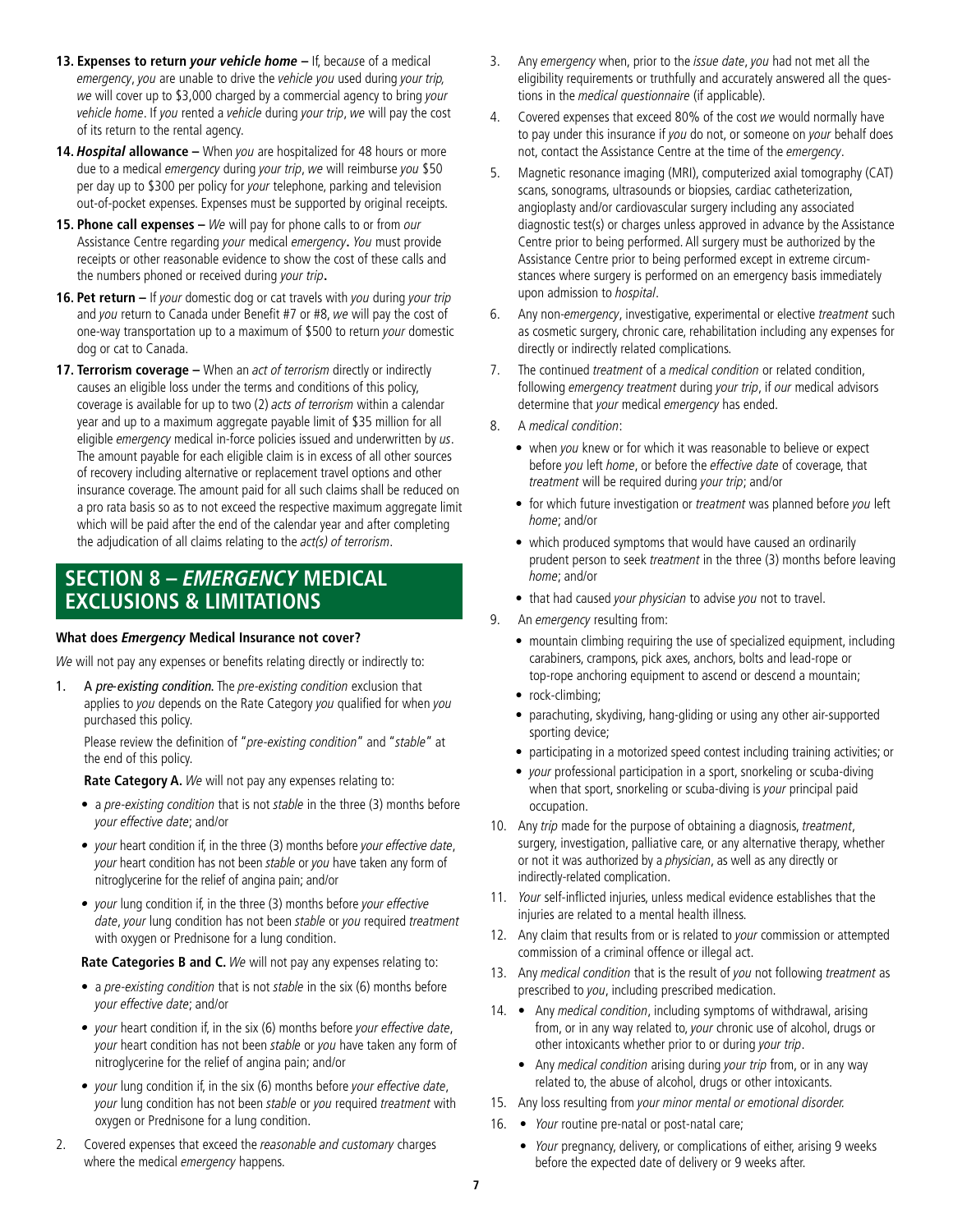- 17. Your child born during your trip.
- 18. For insured children under two (2) years of age, any medical condition related to a birth defect.
- 19. Any benefit that must be authorized or arranged in advance by the Assistance Centre when it has given no authorization or made no arrangement for that benefit.
- 20. Any further medical treatment if our medical advisors determine that you should transfer to another facility or return to your home province or territory of residence for treatment, and you choose not to.
- 21. Death or *injury* sustained while piloting an aircraft, learning to pilot an aircraft, or acting as a member of an aircraft crew.
- 22. For policy extensions: any medical condition which first appeared, was diagnosed or treated after the scheduled departure date and prior to the effective date of the insurance extension.
- 23. Any act of terrorism or any medical condition you suffer or contract when an official travel advisory issued by the Canadian government states, "Avoid all non-essential travel" or "Avoid all travel" regarding the country, region or city of your destination, before your effective date. To view the travel advisories, visit the Government of Canada Travel site. This exclusion does not apply to claims for an emergency or a medical condition unrelated to the travel advisory.
- 24. Any act of terrorism caused by biological, chemical, nuclear or radioactive means.
- 25. An act of war.

## **SECTION 9 – TRIP CANCELLATION & INTERRUPTION INSURANCE**

#### **Trip Cancellation Insurance**

Coverage starts at the date and time you pay the premium for that coverage.

Coverage ends on your departure date as shown on your confirmation.

#### **Trip Interruption and Misconnection Insurance**

Coverage starts on your departure date.

Coverage ends on the earlier of:

- a) the date you return to your departure point; or
- b) on the expiry date as shown on your confirmation.

#### **Benefits – What does Trip Cancellation & Interruption Insurance cover?**

**If you are unable to travel due to a covered event listed below that occurs before you leave home,** we will pay up to the covered amount for the prepaid unused portion of your trip that is non-refundable and non-transferable to another travel date. In addition, if your travel companion must cancel their trip due to a covered event applicable to them, and you decide to go on your trip as planned, we will cover the cost of the next occupancy charge up to the covered amount. To cancel a trip before your scheduled departure date, you must cancel your trip with the travel supplier and notify us at 1 855 478-3484 or  $+1$  (519) 251-7851 on the day the cause of cancellation occurs or on the next business day at the latest. Claim payment will be limited to the cancellation penalties specified in the trip contracts which are in effect on the next business day following the time the cause of cancellation occurs.

**If your trip is interrupted due to a covered event listed below that occurs on or after the day you plan to leave home,** we will pay up to the covered amount for unused travel arrangements paid for prior to your departure date, that is non-refundable and non-transferable to another travel date, less the prepaid unused return transportation.

In addition, we will pay:

- your additional and unplanned hotel and meal expenses, and your essential phone calls and taxi fares to a maximum of \$300 per day for up to two (2) days when no earlier transportation arrangements are available; and/or
- your one-way economy class airfare via the most cost-effective itinerary to your or your group's next destination, or to return home.

We will pay for the change fee charged by the airline for your missed connection if this option is available, or up to \$1,000 for the cost of your one-way economy airfare to the next destination.

#### **For Trip Cancellation & Interruption, the maximum payable is:**

- for Single-Trip All-Inclusive Plans up to \$3,500 for eligible expenses;
- for a Multi-Trip All-Inclusive Plan up to \$3,500 per trip and \$6,000 per policy for eligible expenses.

These benefits are payable if any of the following covered events happen:

- 1. You or your travel companion develop(s) a sudden and unforeseen medical condition or die(s).
- 2. A member of your immediate family, a member of your travel companion's immediate family or your key-person develops a sudden and unforeseen medical condition or dies; or the person whose guest you will be during your trip is unexpectedly admitted to a *hospital* or dies.
- 3. You or your spouse:
	- a) become pregnant after you book your trip and your departure date falls in the nine (9) weeks before or after the expected delivery date, or
	- b) legally adopt a child and the notice of custody is received after the effective date and the date of custody is scheduled in the nine (9) weeks before or after your departure date.
- 4. You or your spouse develop any complication of pregnancy within the first 31 weeks of pregnancy and the attending *physician* advises against travel. This is a covered event only under Trip Cancellation.
- 5. ‡Your or your travel companion's travel visa is not issued for a reason beyond your/their control.
- 6. ‡You or your spouse are called to service as a reservist, fire-fighter, military or police staff, or to jury duty or to be a defendant in a civil suit, during your trip; or you or your spouse are subpoenaed to be a witness during your trip.
- 7. ‡You, your spouse, your travel companion or your travel companion's spouse are quarantined or hijacked.
- 8. *\tiou or your travel companion* are unable to occupy your/their respective principal residence or to operate your/their respective business because of a natural disaster.
- 9. ‡You, your spouse, your travel companion or travel companion's spouse lose a permanent job because of lay-off or dismissal without just cause.
- 10. #You or your travel companion are transferred by the employer with whom you or your travel companion were employed at the time of application for this insurance, which requires a relocation of your or your travel companion's principal residence.
- 11. ‡A business meeting that is the main intent of your trip and was scheduled before you or you and your travel companion purchased this insurance, is cancelled for a reason beyond your control or the control of your employer and the meeting is between companies with unrelated ownership. Benefits are only payable to you or you and your travel companion (one individual) who purchased our insurance, if you are the one who planned to attend the business meeting.
- 12. # A Government of Canada Travel Advisory is issued during your trip, or after you purchase your insurance but before your departure date, advising Canadians to avoid all or non-essential travel to a destination included in your trip. This applies only to residents of Canada.
- 13. ‡ Weather conditions, earthquakes or volcanic eruptions cause the scheduled common carrier, on which you are booked, to be delayed for a period of at least 30% of your trip and you choose not to travel.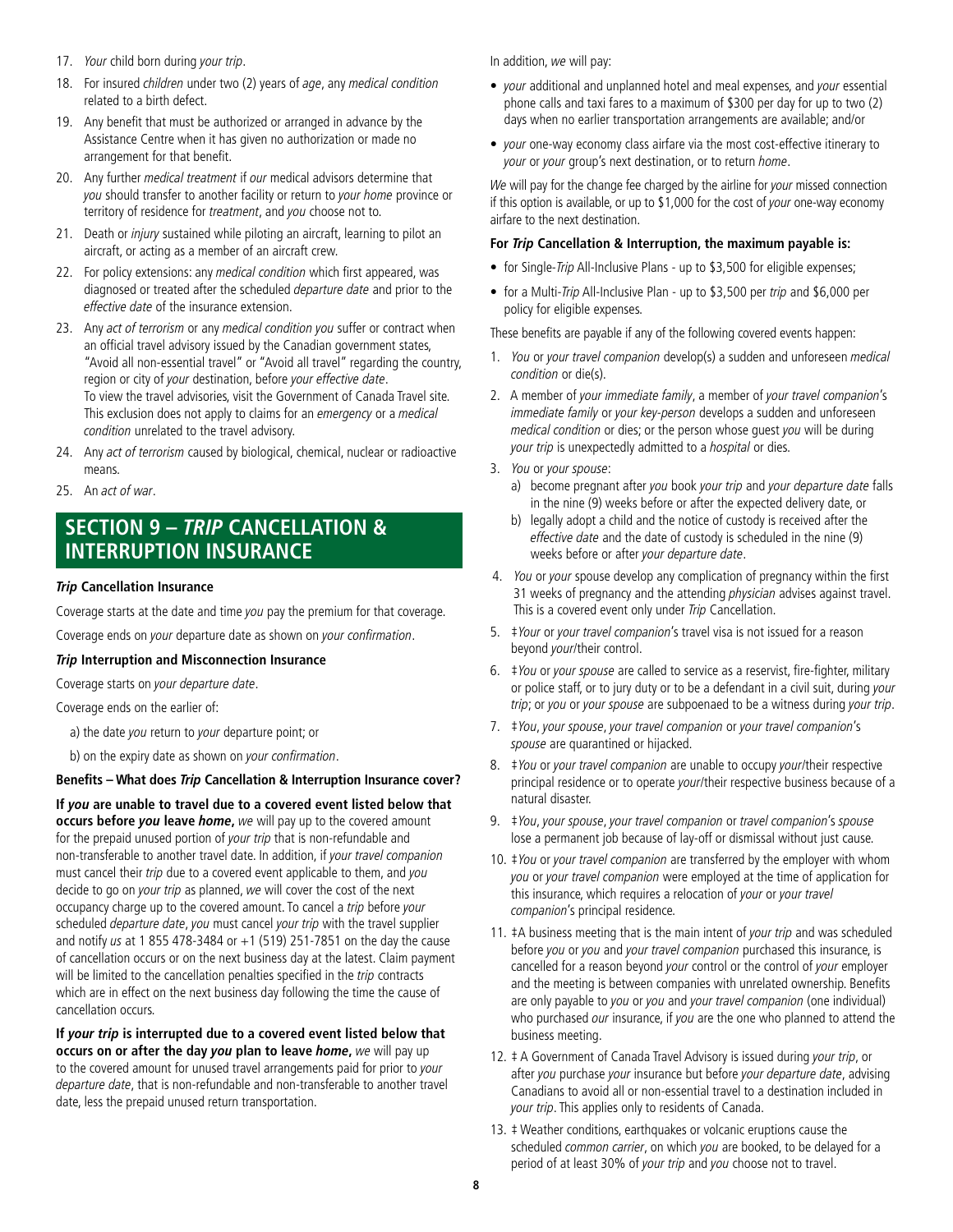- 14. #You miss a connection or must interrupt your trip because of the delay of your connecting private passenger vehicle or common carrier, when the delay is caused by the mechanical failure of your connecting private passenger vehicle or common carrier, a traffic accident, an emergency police-directed road closure or weather conditions, earthquakes or volcanic eruptions. Your connecting private passenger vehicle or common carrier must have been scheduled to arrive at your point of boarding at least two (2) hours before the scheduled time of departure.
- 15. # The plane you are ticketed to fly on leaves earlier or later than scheduled. Note: This benefit is only covered under Trip Interruption.
- 16.  $\pm$  Sickness, injury or death of your service animal if you are an individual with a physical, mental or visual disability, and travel arrangements have been made for the animal to accompany you on your trip. For this benefit to apply, the travel arrangement cost for your service animal must be included in the covered amount insured under your plan.
- 17. When an act of terrorism directly or indirectly causes an eligible loss under the terms and conditions of this policy, coverage is available for up to two (2) acts of terrorism within a calendar year and up to a maximum aggregate payable limit of \$2.5 million for all eligible Trip Cancellation & Interruption in-force policies issued and underwritten by us. The amount payable for each eligible claim is in excess of all other sources of recovery including alternative or replacement travel options and other insurance coverage. The amount paid for all such claims shall be reduced on a pro rata basis so as to not exceed the respective maximum aggregate limit which will be paid after the end of the calendar year and after completing the adjudication of all claims relating to the act(s) of terrorism.

#### **Benefits – What does Misconnection Insurance cover?**

If any of the covered events listed immediately below occurs before or after your originally scheduled *departure date* and causes a misconnection or a travel disruption which prevents you from travelling as shown on your confirmation, we will pay:

- A. Up to the covered amount, to a maximum of \$1,000, for your misconnection or travel disruption expenses for the lesser of:
	- i. the change fee charged by the airline for your missed connection or the cost of your one-way economy transportation via the most cost-effective itinerary to the next destination, or
	- ii. the unused prepaid portion of your trip (less the prepaid unused transportation home) that is non-refundable and non-transferable to another travel date (provided such expenses are not reimbursable by any other source).
- B. Your additional and unplanned hotel and meal expenses, youressential phone calls, internet usage fees and taxi fares (or car rental in lieu of taxi fares) to a maximum of \$300 per day for up to two (2) days when no earlier transportation is available.

#### **Misconnection Insurance Covered Events:**

- 1. *‡You miss your next connecting common carrier because the common* carrier that is providing transportation for a portion of your trip leaves later than originally scheduled.
- 2. #The common carrier that is providing transportation for a portion of your trip leaves earlier than originally scheduled and the ticket you have purchased for your prior connection via another common carrier becomes unusable.
- 3. ‡You or your travel companion are delayed for at least six (6) hours in arriving at your trip destination or returning to your home due to the delay or schedule change or cancellation of your or your travel companion's common carrier.
- 4.  $\pm$  You miss your next connecting common carrier because the airline with whom you have booked an earlier connecting flight (that is included in your insured prepaid travel arrangements) cancels such earlier flight.
- 5.  $\pm$  Your earlier connecting common carrier has been rendered unusable because the airline with whom you have booked a subsequent connecting flight (that is included in *your* insured prepaid travel arrangements) cancelled the subsequent flight.

**Only misconnection or travel disruption expenses outlined under this Misconnection Insurance will be payable.** 

**You must make reasonable efforts to continue your trip as originally planned. The amount payable will be reduced by any amounts paid or payable by the rescheduled or delayed common carrier.**

#### **Exclusions & Limitations – What does Trip Cancellation & Interruption Insurance and Misconnection Insurance not cover?**

For Trip Cancellation & Interruption Insurance, we will not cover expenses or benefits relating to:

1. Any medical condition related to you, your spouse or your children, if that medical condition was not stable in the three (3) months before the issue date.

Any heart condition you or your travel companion have, if during the three (3) months before the issue date, you or your travel companion have taken any form of nitroglycerine for the relief of angina.

Any lung condition you or your travel companionhave, if during the three (3) months before the issue date, you or your travel companion required treatment with home oxygen or Prednisone for a lung condition.

- 2. An event when, on the effective date, you or your travel companion knew, or it was reasonable to expect, may eventually prevent you from going on or completing your trip as booked.
- 3. The medical condition or death of a person who is ill when the purpose of your trip is to visit that person.
- 4. Your self-inflicted injuries, unless medical evidence establishes that the injuries are related to a mental health illness.
- 5. Any claim that results from or is related to your commission or attempted commission of a criminal offence or illegal act.
- 6. Any medical condition that is the result of you not following treatment as prescribed to you, including prescribed medication.
- 7. Any medical condition, including symptoms of withdrawal, arising from, or in any way related to, your chronic use of alcohol, drugs or other intoxicants whether prior to or during your trip.
	- Any medical condition arising during your trip from, or in any way related to, the abuse of alcohol, drugs or other intoxicants.
- 8. Your minor mental or emotional disorder.
- 9. Your routine pre-natal or post-natal care; • Your pregnancy, delivery, or complications of either, arising nine (9) weeks before the expected date of delivery or nine (9) weeks after.
- 10. Your child born during your trip.
- 11. A medical condition:
	- when you knew or for which it was reasonable to believe or expect before the effective date that treatment will be required during your trip;
	- for which future investigation or *treatment* was planned before your effective date;
	- which produced symptoms that would have caused an ordinarily prudent person to seek treatment in the three (3) months before your effective date; or
	- that had caused a physician to advise you, before your effective date, not to go on your trip.
- 12. Any non-emergency, investigative, experimental or elective treatment such as cosmetic surgery, chronic care, rehabilitation including any expenses for directly or indirectly related complications.
- 13. A travel visa that is not issued because of its late application.
- 14. Failure of any travel supplier which you contract for services. No protection is provided for failure of any travel agent, agency or broker.
- 15. Any loss or any medical condition you suffer or contract when an official travel advisory issued by the Canadian government states, "Avoid all non-essential travel" or "Avoid all travel" regarding the country, region or city of your destination, before your effective date.

To view the travel advisories, visit the Government of Canada Travel site. This exclusion does not apply to claims for an emergency or a medical condition unrelated to the travel advisory.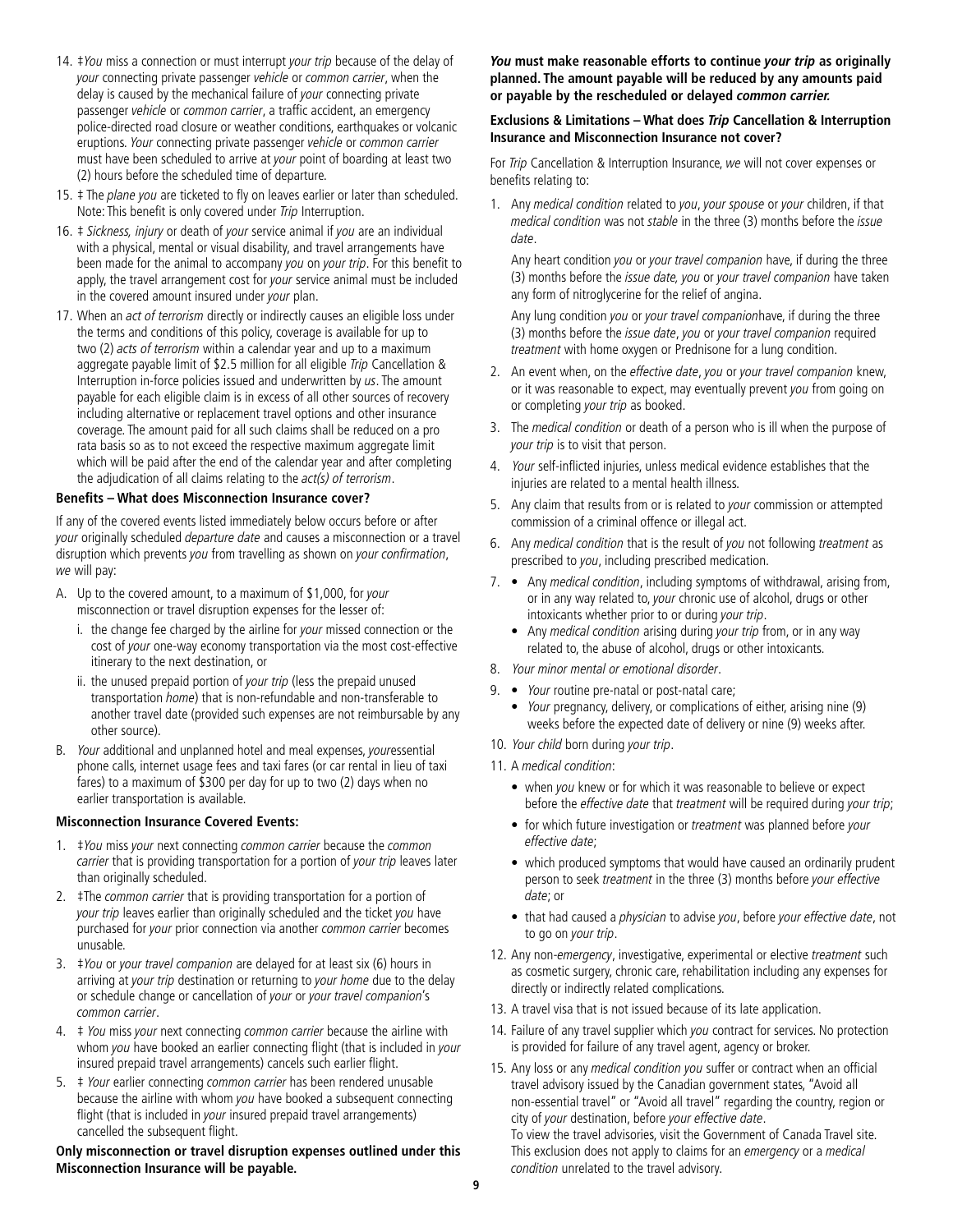16. Any act of terrorism directly or indirectly caused by, resulting from, arising out of or which is in connection with biological, chemical, nuclear or radioactive means.

17. An act of war.

## **SECTION 10 – ‡ BAGGAGE LOSS, DAMAGE & DELAY INSURANCE**

Baggage Loss, Damage, and Delay Insurance starts on your departure date.

Baggage Loss, Damage, and Delay Insurance ends on the earlier of:

- the date you return home; or
- the expiry date as shown on your confirmation.

#### **Benefits – What does Baggage Loss, Damage & Delay Insurance cover?**

Baggage Loss, Damage & Delay Insurance covers the loss of, damage to, and delay of the baggage and effects that belong to you and that you use during your trip. This insurance provides you with reimbursement for the following expenses:

- 1. Up to \$100 in total per trip for the replacement of a lost or stolen passport, driver's licence, birth certificate or travel visa.
- 2. Up to \$500 in total per trip for necessary toiletries and clothing when your checked luggage is delayed by the carrier for at least ten (10) hours while you are en route. The maximum payable for this benefit under the Multi-Trip All-Inclusive plan is \$1,500 per policy.
- 3. Up to \$300 per trip for any item or set of items which is lost or damaged during your trip to a maximum of \$1,000. The maximum payable for this benefit under the Multi-Trip All-Inclusive plan is \$3,000 per policy. Jewellery or cameras (including camera equipment) are, respectively, each considered a single item.

#### **Exclusions & Limitations – What does Baggage Loss, Damage & Delay Insurance not cover?**

For the Baggage Loss, Damage & Delay Insurance, we will not cover expenses or benefits relating to:

- 1. Animals, perishable items, bikes that are not checked as baggage with the common carrier; household items and furniture; artificial teeth or limbs, hearing aids, eyeglasses of any type, contact lenses; money, tickets, securities, documents; items related to your occupation, antiques or collector items; items that are fragile, items that are obtained illegally, or articles that are insured on a valued basis by another insurer.
- 2. Damage or loss resulting from wear and tear, deterioration, defect, mechanical breakdown, your imprudence or omission.
- 3. Unaccompanied baggage; unattended personal property; any personal property left in an unattended vehicle or unlocked trunk; any jewellery or camera placed in the custody of a common carrier; any personal electronic device such as but not limited to mobile phone, laptop, tablet or iPod.
- 4. In instances of theft, losses unreported to authorities.
- 5. Any loss at a destination when, prior to your departure date for that destination, the Government of Canada issued a Travel Advisory, advising Canadians to avoid all or non-essential travel to that country, region or city anytime during your coverage period.
- 6. An act of war or an act of terrorism.

See other conditions under How to Submit a Claim.

## **SECTION 11 – FLIGHT & TRAVEL ACCIDENT INSURANCE**

Flight & Travel Accident Insurance starts on your departure date. Flight & Travel Accident Insurance ends on the earlier of:

- the date you return home; or
- the expiry date as shown on your confirmation.

#### **Benefits – What does Flight & Travel Accident Insurance cover?**

We will cover the following Flight & Travel Accident Insurance benefits:

- 1. If an accidental bodily *injury* causes you to die, to become completely and permanently blind in both eyes or to have two of your limbs fully severed above your wrist or ankle joints, in the twelve (12) months after the accident, we will pay:
	- \$100,000 under Flight Accident Insurance; or
	- \$50,000 under Travel Accident Insurance.
- 2. If an accidental bodily *injury* causes you to become completely and permanently blind in one eye or have one of your limbs fully severed above your wrist or ankle joint in the twelve (12) months after the accident, we will pay:
	- \$50,000 under Flight Accident Insurance; or
	- \$25,000 under Travel Accident Insurance.
- 3. If you have more than one accidental bodily *injury* during your trip, we will pay the applicable insured sum only for the one accident that entitles you to the largest benefit amount.

For Flight Accident Insurance, the accident giving rise to your injury must happen:

- a) while you are travelling on a commercial passenger plane from which a ticket was issued to you for your entire airline trip;
- b) while you are making a flight connection, and riding over land or water at the expense of the airline or riding in a limousine or bus provided by the airport authority, or in a scheduled helicopter shuttle service between airports; or
- c) while you are at an airport for the departure or arrival of the flight covered by this insurance.

#### **Exclusions & Limitations – What does Flight & Travel Accident Insurance not cover?**

For Flight & Travel Accident Insurance, we will not cover expenses or benefits relating to or resulting from:

- 1. mountain climbing requiring the use of specialized equipment, including carabiners, crampons, pick axes, anchors, bolts and lead-rope or top-rope anchoring equipment to ascend or descend a mountain;
	- rock-climbing;
	- parachuting, skydiving, hang-gliding or using any other air-supported sporting device;
	- participating in a motorized speed contest including training activities; or
	- your professional participation in a sport, snorkeling or scuba-diving when that sport, snorkeling or scuba-diving is your principal paid occupation.
- 2. Piloting an aircraft, learning to pilot an aircraft, or acting as a member of an aircraft crew.
- 3. Your self-inflicted injuries, unless medical evidence establishes that the injuries are related to a mental health illness.
- 4. A criminal act or an attempt to commit such an act by you or your beneficiary.
- 5. Any medical condition that is the result of you not following treatment as prescribed to you, including prescribed medication.
- 6. Any medical condition, including symptoms of withdrawal, arising from, or in any way related to, your chronic use of alcohol, drugs or other intoxicants whether prior to or during your trip.
	- Any *medical condition* arising during *your trip* from, or in any way related to, the abuse of alcohol, drugs or other intoxicant.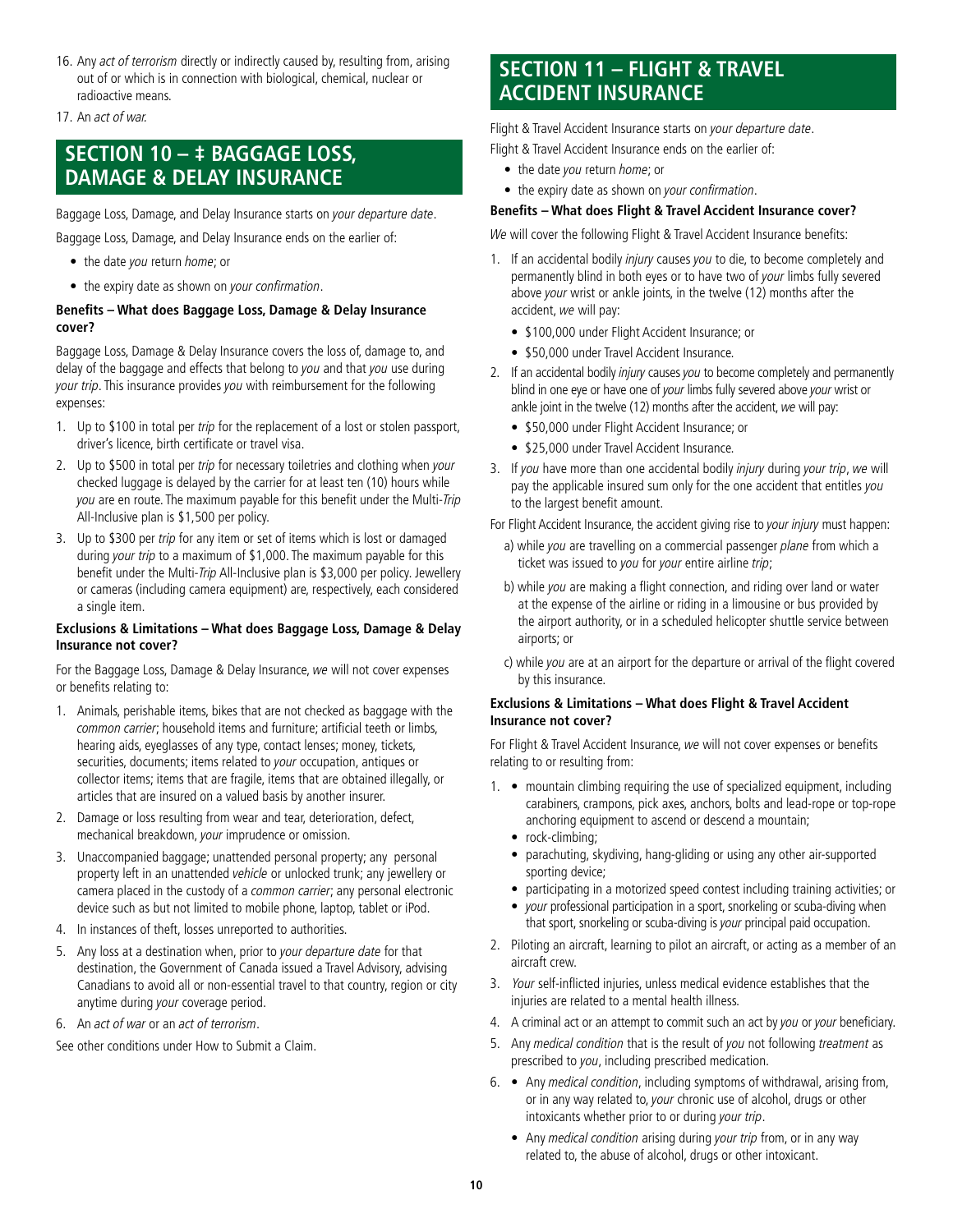- 7. Your minor mental or emotional disorder.
- 8. A loss caused directly or indirectly from an existing disease or bodily infirmity, even if the proximate cause of its activation or reactivation is the result of an accidental bodily injury.
- 9. An act of war or act of terrorism.
- 10. Any loss or any medical condition you suffer or contract when an official travel advisory issued by the Canadian government states, "Avoid all non-essential travel" or "Avoid all travel" regarding the country, region or city of your destination, before your effective date.

To view the travel advisories, visit the Government of Canada Travel site.

This exclusion does not apply to claims for an emergency or a medical condition unrelated to the travel advisory.

## **SECTION 12 – WHAT ELSE DO YOU NEED TO KNOW?**

This policy is issued based on information provided in your application (including the medical questionnaire if required). Claims will be processed according to the policy in force at the time of claim.

When completing the application and answering the medical questions, your answers must be complete and accurate. In the event of a claim, we will review your medical history. If any of your answers are found to be incomplete or inaccurate:

- your coverage will be void
- which means your claim will not be paid.

You must be accurate and complete in your dealings with us at all times. This insurance is void in the case of fraud or attempted fraud, or if you conceal or misrepresent any material fact in your application for this policy, extension or Top-Up of coverage for benefits under this policy.

We will not pay a claim if you, any person insured under this certificate or anyone acting on your behalf attempt to deceive us or makes a fraudulent, false or exaggerated statement or claim.

No agent or broker has the authority to change the contract or waive any of its provisions. This policy is non-participating. You are not entitled to share in our divisible surplus.

#### **Despite any other provisions of this contract, this contract is subject to the statutory conditions contained in the Insurance Act as applicable in your province or territory of residence respecting contracts of sickness and accident insurance.**

#### **Limitation of Liability**

Our liability under this policy is limited solely to the payment of eligible benefits, up to the maximum amount purchased, for any loss or expense. Neither we, upon making payment under this policy, nor our agents or administrators assume any responsibility for the availability, quality, results or outcome of any treatment or service, or your failure to obtain any treatment or service covered under the terms of this policy. The participation of the insurers is several and not joint and none of them will under any circumstances participate in the interest and liabilities of any of the others.

#### **Premium**

You must pay the premium when you purchase this insurance, according to the rates in effect at that time. Premiums and policy terms and conditions are subject to change without notice.

You enter into a binding contract with us when:

- you meet all eligibility requirements; and
- pay the required premium; and
- receive a confirmation with a contract policy number.

If, at any time, we determine that you are not eligible for coverage, we will refund your premiums only. No other refunds are eligible. You are responsible for any expenses not paid by us.

If the premium you pay does not cover the cost for the period of coverage you choose:

- we charge you and collect any underpayment; or
- we shorten the policy period when a premium cannot be collected. We will advise you of the shortened period in writing.

Your coverage is null and void when any of the following happens:

- we don't receive premium payment
- your cheque is not honoured
- credit card charges are invalid
- there is no proof of your payment

#### **How does this insurance work with other coverages that you may have?**

This is a second payor policy. This means that before we consider any expenses, you must first submit them to other policies or plans you have, including but not limited to the following:

- third-party liability
- group or individual, basic, or extended health insurance plans or contracts
- private, provincial, or territorial auto insurance plans that cover hospital, medical, or therapeutic expenses
- any other third-party liability insurance

We consider claims for amounts that are greater than what you are covered for under your other policies. The total benefits you receive from all insurers cannot exceed the actual expenses.

We coordinate benefits payments with all insurers who provide you benefits similar to the ones provided in this policy, to a maximum of the highest amount specified by any insurer. **Exception:** If your current or former employer provides an extended health insurance plan with a lifetime maximum of \$50,000 or less, we do not coordinate payment.

If you are insured under more than one (1) policy or certificate underwritten by us, the maximum we pay is the highest amount for the benefit in any one  $(1)$ policy or certificate.

If the total amount of all accident insurance you have under policies or certificates issued by us is more than \$100,000, the total combined maximum we consider for all your claims is \$100,000. Any excess insurance is void and any premiums you pay for the excess insurance will be refunded to you.

#### **Subrogation**

We have full rights of subrogation. If we pay a claim under this policy, we have the right to proceed against any third parties who may be responsible for giving rise to a claim under this policy. We may proceed in your name at our expense. You agree to provide any documents we need and to fully cooperate with us to assert our rights. You agree that you will not do anything to prejudice our rights.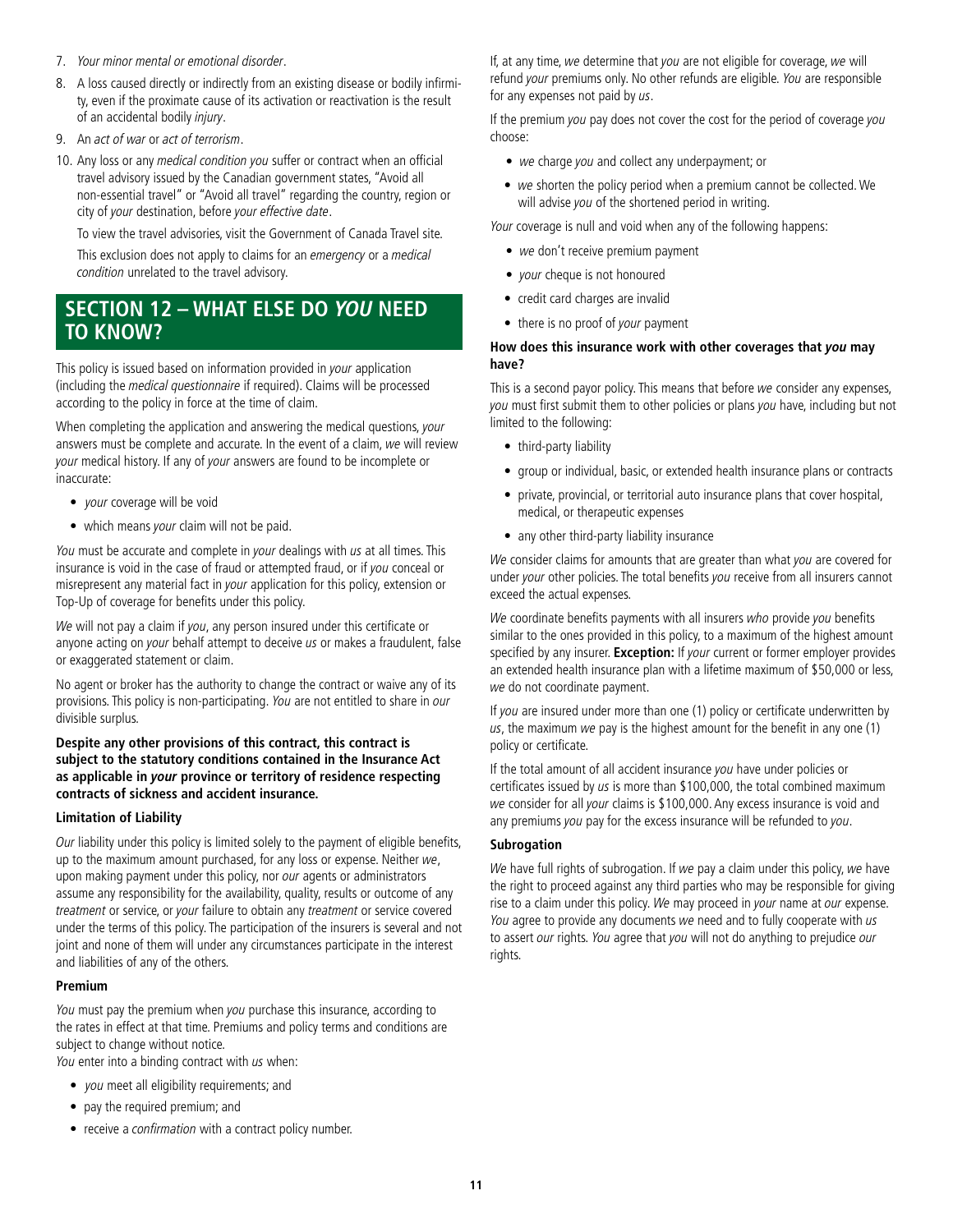# **SECTION 13 – HOW TO SUBMIT A CLAIM**

### **IN THE EVENT OF A MEDICAL EMERGENCY, CALL THE ASSISTANCE CENTRE IMMEDIATELY**

**1 855 478-3484** toll-free from the USA and Canada

**+1 (519) 251-7851**, collect to Canada from anywhere else in the world. Our Assistance Centre is there to assist you

24 hours a day, each day of the year.

Immediate access to the Assistance Centre is also available through the Manulife TravelAid mobile app. To download the app, visit:

#### **[http://www.active-care.ca/en/travelaid](http://www.active-care.ca/en/travelaid/)/**

Please note that **if you do not call** the Assistance Centre in a medical emergency and prior to receiving treatment, **you will have to pay 20% of the eligible medical expenses** we would normally pay under this policy (20% co-insurance). If it is medically impossible for you to call when the emergency happens, we ask that someone call on your behalf as soon as possible. For all other insurance coverage, you must call our Assistance Centre within forty-eight (48) hours of the cause of your claim.

#### **Do not assume that someone will contact the Assistance Centre for you. It is your responsibility to verify that the Assistance Centre has been contacted.**

If you choose to pay eligible expenses directly to a health service provider without prior approval by the Assistance Centre, eligible expenses will be reimbursed to you based on the reasonable and customary charges that we would have paid directly to such provider. Medical charges that you pay may be higher than this amount. Therefore, you will be responsible for any difference between the amount you paid and the reasonable and customary charges reimbursed by us.

**Notice and Proof of Claim.** Claims must be reported within thirty (30) days of occurrence of a claim arising under this contract. Your proof of claim must be sent to us within ninety (90) days of the date a claim has occurred or the service was provided.

**Failure to Give Notice or Proof of Claim.** Failure to give notice or proof of claim within the prescribed period does not invalidate the claim if the notice or proof is given or provided as soon as reasonably possible and in no event later than one (1) year from the date of the occurrence arising under this contract, if it is shown that it was not reasonably possible to give notice or furnish proof within the time so prescribed.

**Proof of Claim.** The Assistance Centre will furnish forms for proof of claim within fifteen (15) days after receiving notice of claim. If you have not received the forms within that time, you may submit your proof of claim in the form of a written statement of the cause or nature of the accident, sickness, injury or insured risk giving rise to the claim and the extent of the loss or you can submit your claim online.

#### **Mailing Instructions**

Claims correspondence should be mailed to:

Medicare International Travel Insurance c/o Active Care Management P.O. Box 1237, Stn. A Windsor, ON N9A 6P8

#### **Online Claim Submission**

Visit [https://manulife.acmtravel.ca t](https://manulife.acmtravel.ca)o submit your claim online. For faster and easier submissions, have all your documents available in electronic format, such as a PDF or a JPEG.

You may call the Assistance Centre directly for specific information on how to submit a claim or to enquire about your claim status at:

#### **1 855 429-7437** or **+1 (519) 251-1589.**

All money payable under this contact shall be paid by  $\mu$ s within sixty (60) days after proof of claim and all required documentation has been received.

#### **If you are making an** *Emergency* **Medical Insurance claim**, we will need:

- 1. original, itemized bills and invoices
- 2. proof of payment by you (receipts)
- 3. proof of payment from any other insurance plan or any government health insurance plan

4. applicable medical records, including:

- complete diagnosis by the attending *physician*
- documentation from the *hospital* that the *treatment* was appropriate and consistent with your diagnosis
- documentation that states the treatment could not be delayed until you returned home without adversely affecting your condition and quality of medical care
- 5. proof of the accident if you submit a claim for dental expenses that result from an accident
- 6. proof of travel, including your departure date and return date

7. your historical medical records if we ask for them

#### **If you are making a Trip Cancellation & Interruption Insurance claim**, we will need proof of the cause of the claim, including:

1. If the claim is for medical reasons:

- a medical certificate from the attending *physician* explaining why travel was not possible
- a death certificate if you cancel your trip due to a death
- the medical file of the person whose health or medical condition is the reason for your claim

2. If the claim is not for medical reasons, applicable documents such as:

- a copy of a subpoena if you cancel your trip for jury duty or being called as a witness
- a police report if you are involved in an accident
- documents from a responsible authority if you miss a common carrier because of a covered event
- complete, unused transportation tickets and vouchers
- original passenger receipts for the new tickets you purchased
- original receipts for your pre-paid travel arrangements and the extra expenses you incurred for hotels, meals, telephone, internet, taxis, or car rentals
- 3. Any additional invoices or receipts that support your claim.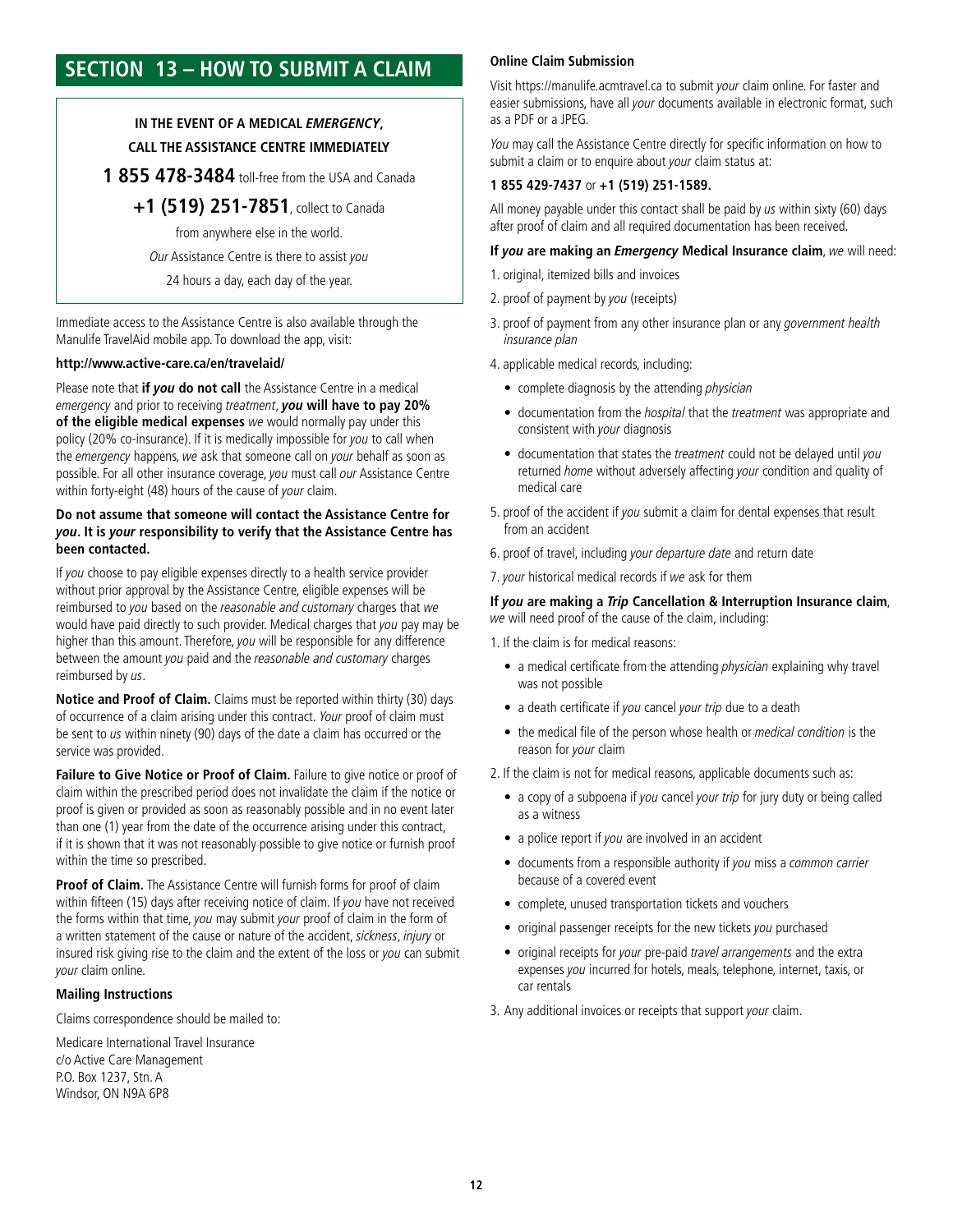#### **If you are making a Baggage Loss, Damage & Delay Insurance claim,**  the following conditions apply:

- 1. If you experience theft, burglary, robbery, malicious mischief, or disappearance or loss of an item, you must:
	- report it to the police immediately, or to the hotel manager, tour guide or transportation authorities if the police are not available
	- obtain a written report from the police, or from the hotel manager, tour guide or transportation authorities
	- take all precautions to protect, save, or recover the property immediately
	- advise us as soon as you return home
- 2. If the property you check with a common carrier is delayed, we continue to provide coverage until the property is delivered to you by the common carrier.
- 3. We cover the current cash value of your property when it is lost or damaged.<br>We also reserve the option to repair or replace your property with something of the similar kind, quality, or value. We may ask you to send us the items so we can have them appraised for damage. If the lost or damaged item is part of a set, we cover a reasonable and fair proportion of the value of the set, but not the total value.
- 4. When you make a claim for lost, damaged, or delayed property, we need:
	- copies of reports from the authorities as proof of the loss, damage, or delay
	- proof that you owned the items and receipts for replacing them.

#### **If you are making a Flight & Travel Accident Insurance claim**, the following conditions apply:

We will need the following:

- report from the police, coroner, or autopsy
- medical records
- a death certificate, if applicable

Note: If your body is not found within 12 months of the flight or travel accident, we presume you died from your injuries.

#### **To whom will we pay your benefits, if you have a claim?**

Except in the case of your death, we will pay the covered expenses under this insurance to you or the provider of the service. Any sum payable for loss of life will be payable to your estate. You must repay us any amount paid or authorized by us on your behalf if we determine that the amount is not payable under your policy.

All amounts shown throughout this contract are in Canadian dollars.

If currency conversion is necessary, we will use our exchange rate on the date you received the service outlined in your claim. We will not pay for any interest under this insurance.

#### **Is there anything else you should know if you have a claim?**

If you disagree with our claim decision, the matter may be submitted for judicial resolution under the applicable law(s) of the Canadian province or territory where you reside at the time of application for this policy.

Every action or proceeding against an insurer for the recovery of insurance money payable under the contract is absolutely barred unless commenced within the time set out in the Insurance Act or in the Limitations Act, 2002 in Ontario or other applicable legislation.

# **SECTION 14 – STATUTORY CONDITIONS**

**Copy of Application.** Upon request, a copy of the application shall be given to you or to a claimant under the contract.

**Waiver.** We reserve the right to decline any application or any request for extensions of coverage. No condition of this policy shall be deemed to have been waived, either in whole or in part, unless the waiver is clearly expressed in writing and signed by Manulife.

**Material Facts.** No statement made by you at the time of application for this contract shall be used in defence of a claim under or to avoid this contract unless it is contained in the application or any other written statements or answers furnished as evidence of insurability.

**Termination by Insurer.** We may terminate this contract in whole or in part at any time by giving written notice of termination to you and by refunding, concurrently with the giving of notice, the amount of premium paid in excess of the proportional premium for the expired time. The notice of termination may be delivered to you, or it may be sent by registered mail to your latest address on record. Where notice of termination is delivered to you, five (5) days notice of termination will be given; where it is mailed to you, ten (10) days notice will be given and the ten (10) days will begin on the day following the date of mailing of the notice.

**Termination by Insured.** You may terminate this contract at any time by mailing or delivering a written notice of termination to us at our office. See the Cancellations & Refunds section of this policy.

**Rights of Examination.** For the purposes of determining the validity of a claim under this policy, we may obtain and review the medical records of your attending physician(s), including the records of your regular physician(s) at home. These records may be used to determine the validity of a claim, whether or not the contents of the medical records were made known to you before you incurred a claim under this policy. In addition, we have the right, and you shall afford us the opportunity, to have you medically examined when and as often as may reasonably be required while benefits are being claimed under this policy. If you die, we have the right to request an autopsy, if not prohibited by law.

# **SECTION 15 – DEFINITIONS**

When italicized in this policy, the term:

**Act of terrorism** means any activity that involves a threat to use or the actual use of violence or any dangerous or threatening act, or the use of force. Such act is directed against the general public, governments, organizations, properties or infrastructures, or electronic systems.

The intention of such activity is to:

- instill fear in the general public;
- disrupt the economy;
- intimidate, coerce or overthrow a government (whether that government is legal or illegal); and/or
- promote political, social, religious or economic objectives.

**Act of war** means hostile or warlike action, whether declared or not, in a time of peace or war, whether initiated by a local government, foreign government or foreign group, civil unrest, insurrection, rebellion or civil war.

Age means your age at your issue date.

**Change in medication** means the medication dosage, frequency or type has been reduced, increased, stopped and/or new medication(s) has/have been prescribed. **Exceptions:** the routine adjustment of Coumadin, warfarin or insulin (as long as they are not newly prescribed or stopped) and there has been no change in your medical condition; and a change from a brand name medication to a generic brand medication of the same dosage.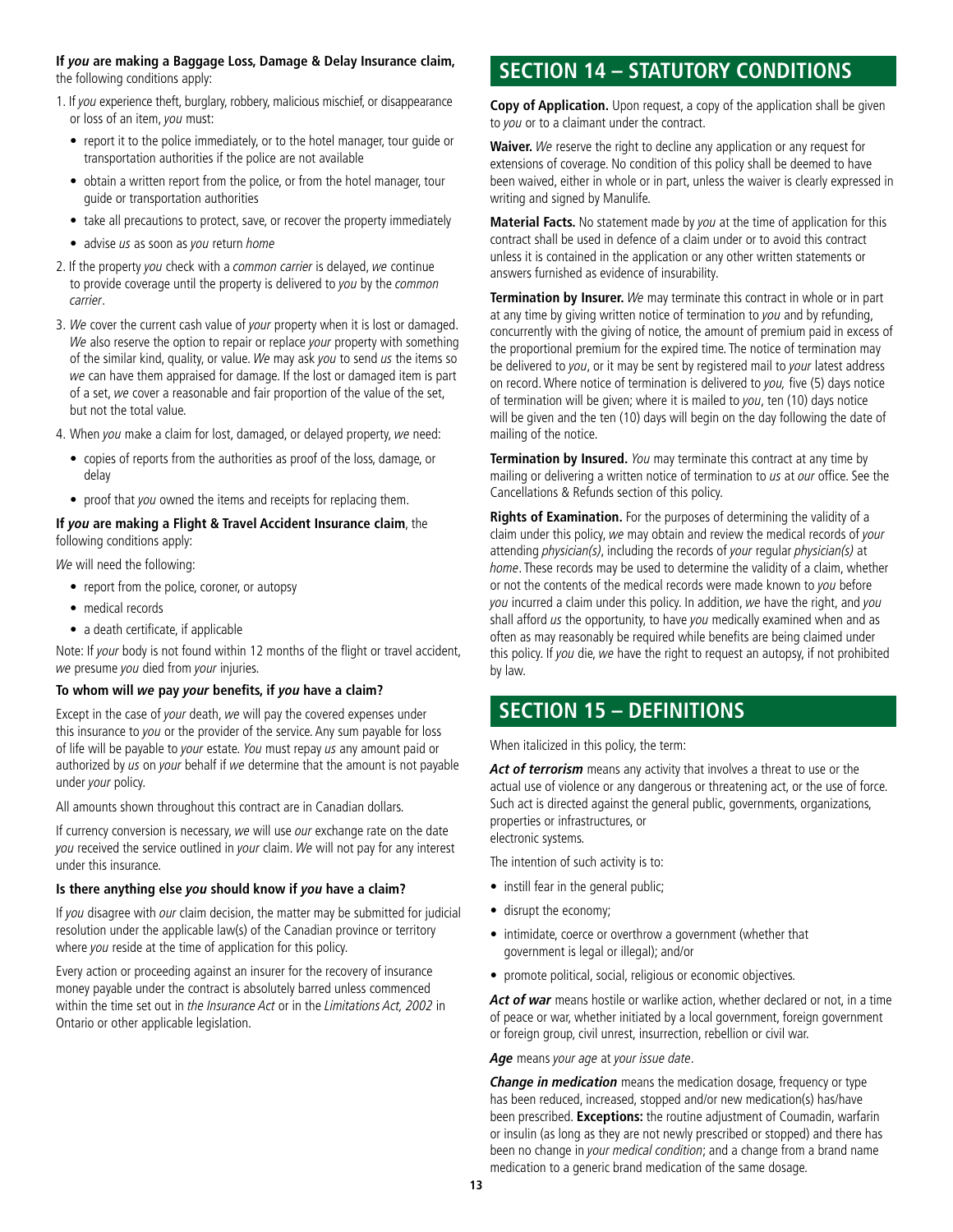**Child, Children** means an unmarried, dependent son or daughter, or your grandchild(ren) travelling with you or joining you during your trip and who is either:

- i) under the age of twenty-one (21); or
- ii) under the age of twenty-six (26) and a full-time student; or
- iii) your child of any age who is mentally or physically disabled.

In addition, the *child* must be a minimum age of thirty (30) days.

**Common carrier** means a bus, taxi, train, boat, plane or other commercial vehicle which is licensed, intended and used to transport paying passengers.

**Confirmation** means this policy, the application for this policy, and any other documents confirming your insurance coverage once you have paid the required premium; and where applicable, includes the medical questionnaire and your trip arrangements. It may also include tickets or receipts issued by an airline, travel agent, tour operator, rental agency, cruise line or other accommodation or travel provider with whom you made the arrangements for your trip.

**Departure date** means the date you leave for your trip.

**Effective date** means the date on which your coverage starts.

For Single-Trip All-Inclusive plans:

- Trip Cancellation coverage starts on the date you pay the premium for that coverage, shown as the issue date as shown on your confirmation.
- All other coverage starts on the later of:
	- the departure date; or
	- the effective date as shown on your confirmation.

For Multi-Trip All-Inclusive Plans;

- Trip Cancellation coverage starts on the later of:
- the effective date as shown on your confirmation; or
- the date you purchased your trip.
- Emergency Medical coverage starts:
	- each date you leave your province or territory of residence and
	- each date you leave Canada on or after the effective date as shown on your confirmation.
- All other coverage starts on the later of:
	- your departure date; or
	- the effective date as shown on your confirmation.

**Emergency** means a sudden and unforeseen medical condition that requires immediate *treatment*. An *emergency* no longer exists when the evidence reviewed by the Assistance Centre indicates that no further treatment is required at destination or you are able to return to your province or territory of residence for further treatment.

**Expiry date** means the date your coverage ends.

- Trip Cancellation coverage ends on the earliest of
	- your departure date;
	- the date you cancel your trip; or
	- the expiry date as shown on your confirmation.
- For all Multi-Trip plans, Emergency Medical coverage ends on the earliest of:
	- the date you return home;
	- the expiry date as shown on your confirmation; or
	- $-$  when travelling outside Canada, the date you reach the maximum trip-length you purchased for each trip, as shown on your confirmation.
- All other coverage ends on the earlier of:
	- the date you return home; or
	- the expiry date as shown on your confirmation.

**Government health insurance plan** means the health insurance coverage that a Canadian provincial or territorial government provides to its residents.

**Home** means your Canadian province or territory of residence. If you requested coverage to start when you leave Canada, home means Canada.

**Hospital** means an institution that is licensed as an accredited hospital that is staffed and operated for the care and treatment of in-patients and out-patients. Treatment must be supervised by physicians and there must be registered nurses on duty 24 hours a day. Diagnostic and surgical capabilities must also exist on the premises or in facilities controlled by the establishment.

A hospital is not an establishment used mainly as a clinic, extended or palliative care facility, rehabilitation facility, addiction treatment centre, convalescent, rest or nursing home, home for the aged or health spa.

**Immediate family** means spouse, parent, legal guardian, step-parent, grandparent, grandchild, in-law, natural or adopted child, step-child, brother, sister, step-brother, step-sister, aunt, uncle, niece, nephew or cousin.

**Injury** means sudden bodily harm that is caused by external and purely accidental means. Under Flight & Travel Accident Insurance, the *injury* must also be independent of sickness or disease.

**Issue date** means the date you purchased this insurance as shown on your confirmation.

**Key-person** means someone to whom your child's full-time care is entrusted and who cannot reasonably be replaced, a business partner, or an employee who is critical to the ongoing affairs of your business, during the trip.

**Medical condition** means any disease, sickness or injury (including symptoms of undiagnosed conditions).

**Medical questionnaire** means all the medical questions that are included in your application for coverage under this policy.

#### **Minor mental or emotional disorder** means:

- having anxiety or panic attacks, or
- being in an emotional state or in a stressful situation.

A minor mental or emotional disorder is one where your treatment includes only minor tranquilizers or minor anti-anxiety medication (anxiolytics) or no prescribed medication at all.

**Physician** means a person:

- who is not you or an immediate family member or your travel companion;
- licensed in the jurisdiction where the services are provided, to prescribe and administer medical treatment.

**Plane** means a multi-engine aircraft operated by and licensed to a regularly scheduled airline on a regularly scheduled trip operated between licensed airports and holding a valid Canadian Air Transport Board licence, Charter Air Carrier licence, or its foreign equivalent, and operated by a certified pilot.

**Pre-existing condition** means any medical condition that exists before your effective date.

**Reasonable and customary** means charges incurred for goods and services that are comparable to what other providers charge for similar goods and services in the same geographical area.

**Sickness** means illness or disease, or any symptom related to that illness and/ or disease.

**Spouse** means someone to whom one is legally married, or with whom one has been residing and who is publicly represented as a spouse.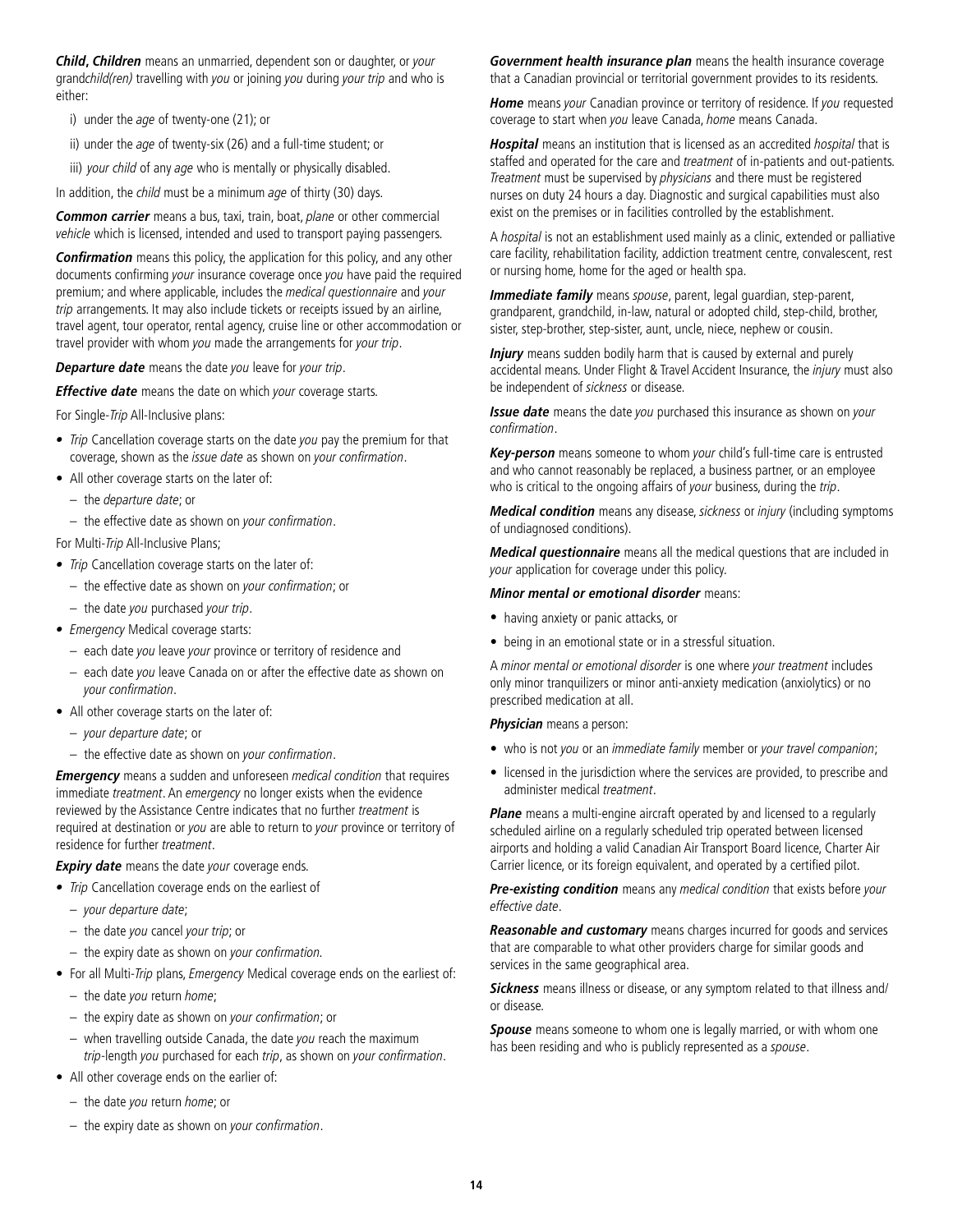**Stable** A medical condition is considered stable when all of the following statements are true:

- 1. there has not been any new treatment prescribed or recommended, or change(s) to existing treatment (including a stoppage in treatment), and
- 2. there has not been any change in medication, or any recommendation or starting of a new prescription drug, and
- 3. the medical condition has not become worse, and
- 4. there has not been any new, more frequent or more severe symptoms, and
- 5. there has been no hospitalization or referral to a specialist, and
- 6. there have not been any tests, investigation or treatment recommended, but not yet complete, nor any outstanding test results, and
- 7. there is no planned or pending treatment.

All of the above conditions must be met for a medical condition to be considered stable

**Travel companion** means someone who shares trip arrangements with you on any one trip, up to a maximum of three (3) persons including you.

**Treatment** means hospitalization, a procedure prescribed, performed or recommended by a physician for a medical condition. This includes but is not limited to prescribed medication, investigative testing and surgery.

Important: Any reference to testing, tests, test results, or investigations excludes genetic tests. "Genetic test" means a test that analyzes DNA, RNA or chromosomes for purposes such as the prediction of disease or vertical transmission risks, or monitoring, diagnosis or prognosis.

**Trip** means the time between your effective date of insurance and expiry date.

**Vehicle** includes any private or rental passenger automobile, motorcycle, boat, mobile home, camper truck or trailer home which you use during your trip exclusively for the transportation of passengers (other than for hire).

We, us, our means FNAIC in connection with risk identified with  $\ddagger$  throughout this document, and Manulife in connection with all other coverages under this policy.

**You**, your means the person(s) named as the insured(s) on the *confirmation*, for whom insurance coverage was applied and for whom the appropriate premium was received by us.

In this policy, words and terms denoting the singular shall be interpreted to mean the plural and vice versa, unless the context clearly indicates otherwise.

# **SECTION 16 – NOTICE ON PRIVACY**

**Your privacy matters.** We are committed to protecting the privacy of the information we receive about you in the course of providing the insurance you have chosen. While *our* employees need to have access to that information, we have taken measures to protect your privacy. We ensure that other professionals, with whom we work in giving you the services you need under your insurance, have done so as well. To find out more about how we protect your privacy, please read our Notice on Privacy and Confidentiality.

**Notice on Privacy and Confidentiality.** The specific and detailed information requested on your application and medical questionnaire is required to process the application. To protect the confidentiality of this information, Manulife will establish a financial services file from which this information will be used to process the application, offer and administer services, and process claims. Access to this file will be restricted to those Manulife employees, mandataries, administrators or agents who are responsible for the assessment of risk (underwriting), marketing and administration of services and the investigation of claims, and to any other person you authorize or as authorized by law. These people, organizations and service providers may be in jurisdictions outside Canada, and subject to the laws of those foreign jurisdictions.

Your file is secured in our offices or those of our administrator or agent. You may request to review the personal information it contains and make corrections by writing to: Privacy Officer, Manulife, P.O. Box 1602, Waterloo, ON N2J 4C6.

You may also visit Manulife at <https://www.manulife.ca/privacy-policies.html> for further details about our Privacy Policy.

The Manufacturers Life Insurance Company First North American Insurance Company